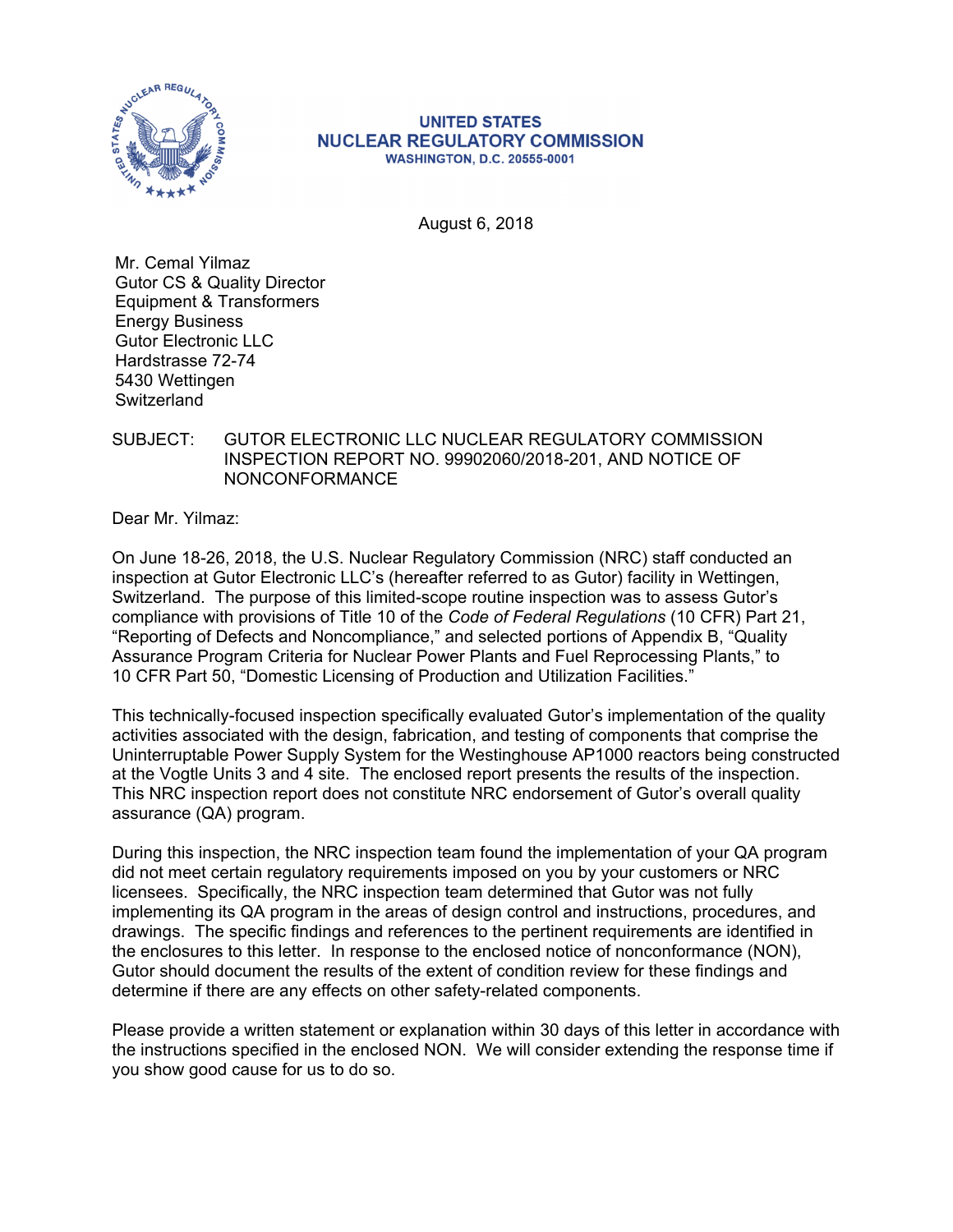In accordance with 10 CFR 2.390, "Public Inspections, Exemptions, Requests for Withholding," of the NRC's "Rules of Practice," the NRC will make available electronically for public inspection a copy of this letter, its enclosure, and your response through the NRC Public Document Room or from the NRC's Agencywide Documents Access and Management System, which is accessible at http://www.nrc.gov/reading-rm/adams.html. To the extent possible, your response should not include any personal privacy, proprietary, or Safeguards Information so that it can be made available to the public without redaction. If personal privacy or proprietary information is necessary to provide an acceptable response, please provide a bracketed copy of your response that identifies the information that should be protected and a redacted copy of your response that deletes such information. If you request that such material be withheld from public disclosure, you must specifically identify the portions of your response that you seek to have withheld and provide in detail the bases for your claim (e.g., explain why the disclosure of information would create an unwarranted invasion of personal privacy or provide the information required by 10 CFR 2.390(b) to support a request for withholding confidential commercial or financial information). If Safeguards Information is necessary to provide an acceptable response, please provide the level of protection described in 10 CFR 73.21, "Protection of Safeguards Information: Performance Requirements."

Sincerely,

Terry W. Jackson, Chief **/RA/**  Quality Assurance Vendor Inspection Branch-1 Division of Construction Inspection and Operational Programs Office of New Reactors

Docket No.: 99902060

Enclosures:

- 1. Notice of Nonconformance
- 2. Inspection Report No. 99902060/2018-201 and Attachment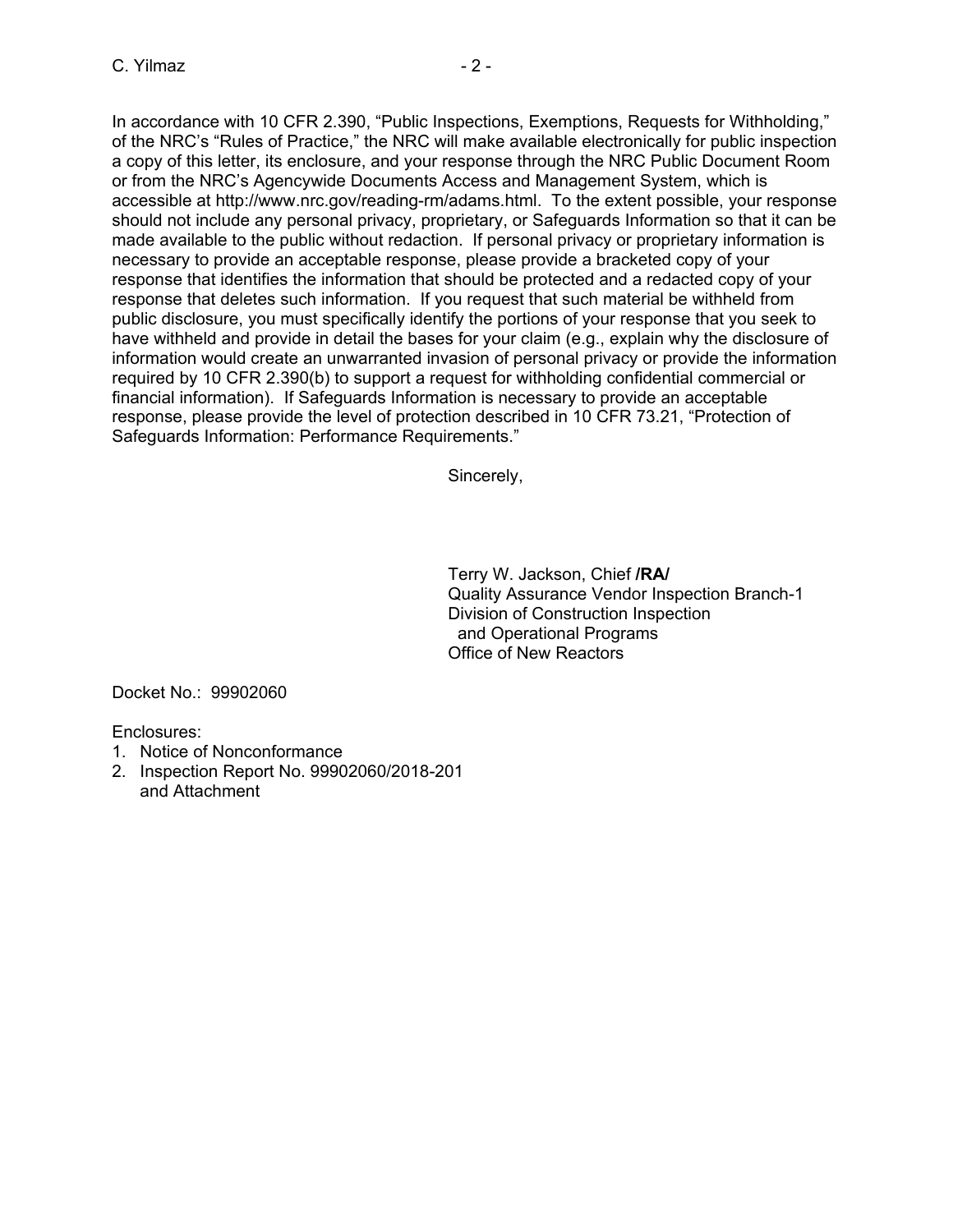DISTRIBUTION: Public KKavanagh ASakadales ConE\_Resource NRO\_DCIP\_Distribution cemal.yilmaz@schneider-electric.com

|             | <b>ADAMS Accession No.: ML18206A438</b> |            | *via e-mail     | <b>NRO-002</b> |
|-------------|-----------------------------------------|------------|-----------------|----------------|
| <b>OFC</b>  | NRO/DCIP                                | NRO/DCIP   | NRO/DCIP        |                |
| <b>NAME</b> | GGalletti                               | PNatividad | AArmstrong      |                |
| <b>DATE</b> | 07/26/2018                              | 07/26/2018 | 07/26/2018      |                |
| <b>OFC</b>  | NRO/DCIP                                | NRO/DCIP   | NRO/DCIP        |                |
| <b>NAME</b> | JJacobson                               | JBurke*    | <b>TJackson</b> |                |
| <b>DATE</b> | 07/30/2018                              | 07/25/2018 | 08/06/2018      |                |

**OFFICIAL RECORD COPY**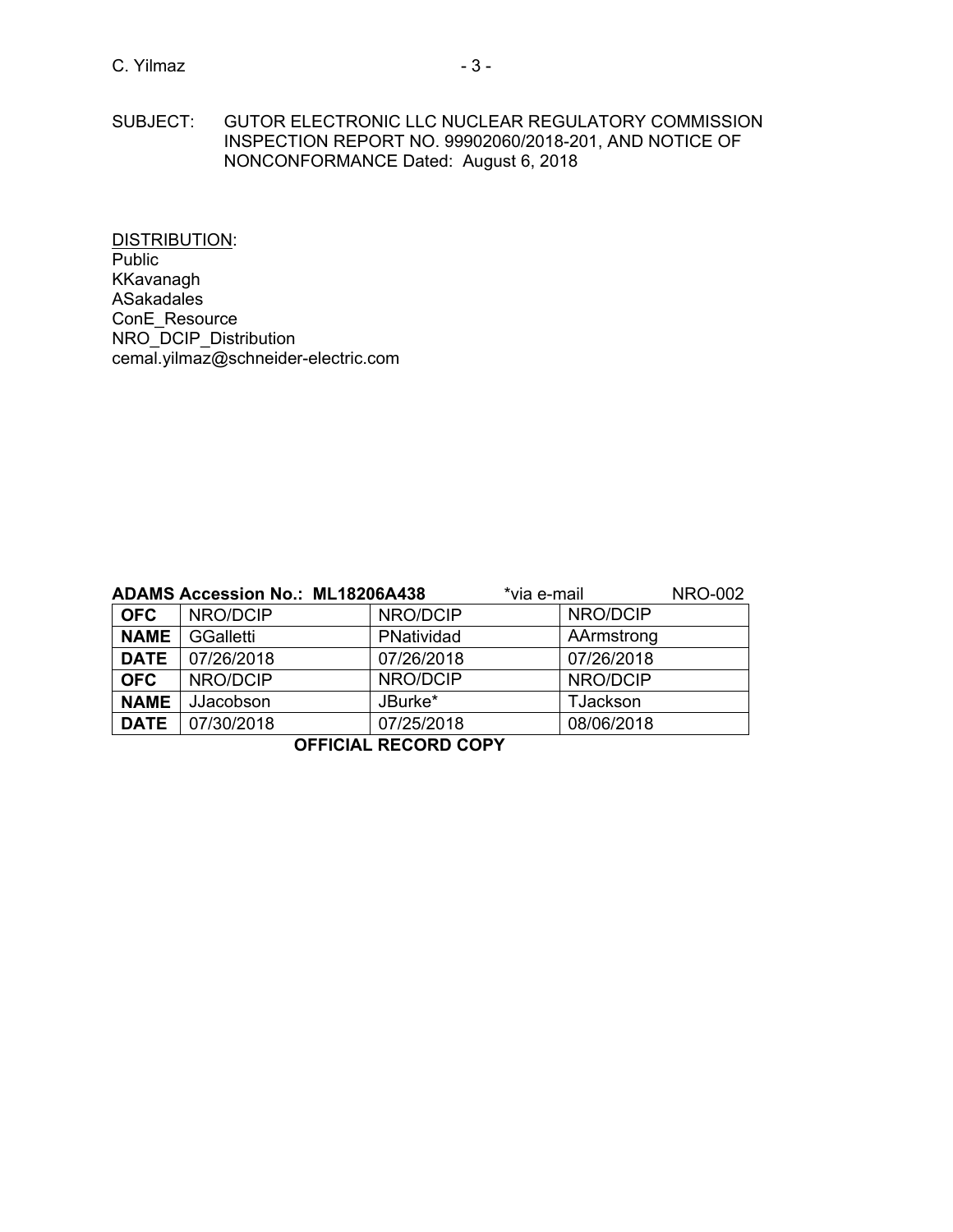# **NOTICE OF NONCONFORMANCE**

Gutor Electronic LLC **C** and C<sub>1</sub> and C<sub>1</sub> and C<sub>1</sub> and C<sub>1</sub> and C<sub>1</sub> and C<sub>1</sub> and C<sub>1</sub> and C<sub>1</sub> and C<sub>1</sub> and C<sub>1</sub> and C<sub>1</sub> and C<sub>1</sub> and C<sub>1</sub> and C<sub>1</sub> and C<sub>1</sub> and C<sub>1</sub> and C<sub>1</sub> and C<sub>1</sub> and C<sub>1</sub> and C<sub>1</sub> and C<sub>1</sub> and C<sub>1</sub>

Hardstrasse 72-74 5430 Wettingen **Switzerland** 

Based on the results of a U.S. Nuclear Regulatory Commission (NRC) inspection conducted at Gutor Electronic LLC's (hereafter referred to as Gutor) facility in Wettingen, Switzerland, from June 18 through 26, 2018, Gutor did not conduct certain activities in accordance with NRC requirements that were contractually imposed upon them by their customers:

A. Criterion III of Appendix B to Title 10 of the *Code of Federal Regulations* (10 CFR) Part 50, "Design Control," states in part that, "Measures shall also be established for the selection and review for suitability of application of materials, parts, equipment, and processes that are essential to the safety-related functions for the structures, systems and components."

Contrary to the above, as of June 26, 2018, Gutor failed to ensure the suitability of materials, parts, equipment, and processes that are essential to the safety-related functions of the inverters being supplied to the Vogtle Units 3 and 4 nuclear power plants (through Westinghouse). Specifically, as part of its commercial grade dedication process, Gutor failed to verify the functionality of the surge suppressors installed on the direct current (DC) input to the safety-related inverters being supplied to the Vogtle Units 3 and 4 nuclear power plants. These surge suppressors are installed to ensure the inverters can withstand voltage spikes of up to 4000 volts as required by Westinghouse Design Specification APP-DU01-Z0-001, Revision 7. Although Gutor tested the surge suppressors to ensure that they would not spuriously conduct at lower voltages, the components were not tested to ensure they would be capable of clamping voltage spikes of up to 4000 VDC to the required level of 2500 VDC, as per the design specification.

This issue has been identified as Nonconformance 99902060/2018-201-01.

B. Criterion V, "Instructions, Procedures, and Drawings," of Appendix B to 10 CFR Part 50, requires that, "Activities affecting quality shall be prescribed by documented instructions, procedures, or drawings, of a type appropriate to the circumstances and shall be accomplished in accordance with these instructions, procedures, or drawings. Instructions, procedures, or drawings shall include appropriate quantitative or qualitative acceptance criteria for determining that important activities have been satisfactorily accomplished."

Contrary to the above, as of June 26, 2018, Gutor failed to ensure that the factory acceptance tests for the battery chargers being supplied to Vogtle Units 3 and 4 (through Westinghouse) contained the necessary acceptance limits, which had been specified in the Westinghouse design specifications. Specifically, the test procedures did not contain acceptance limits for the battery charger overvoltage protection circuitry setpoint.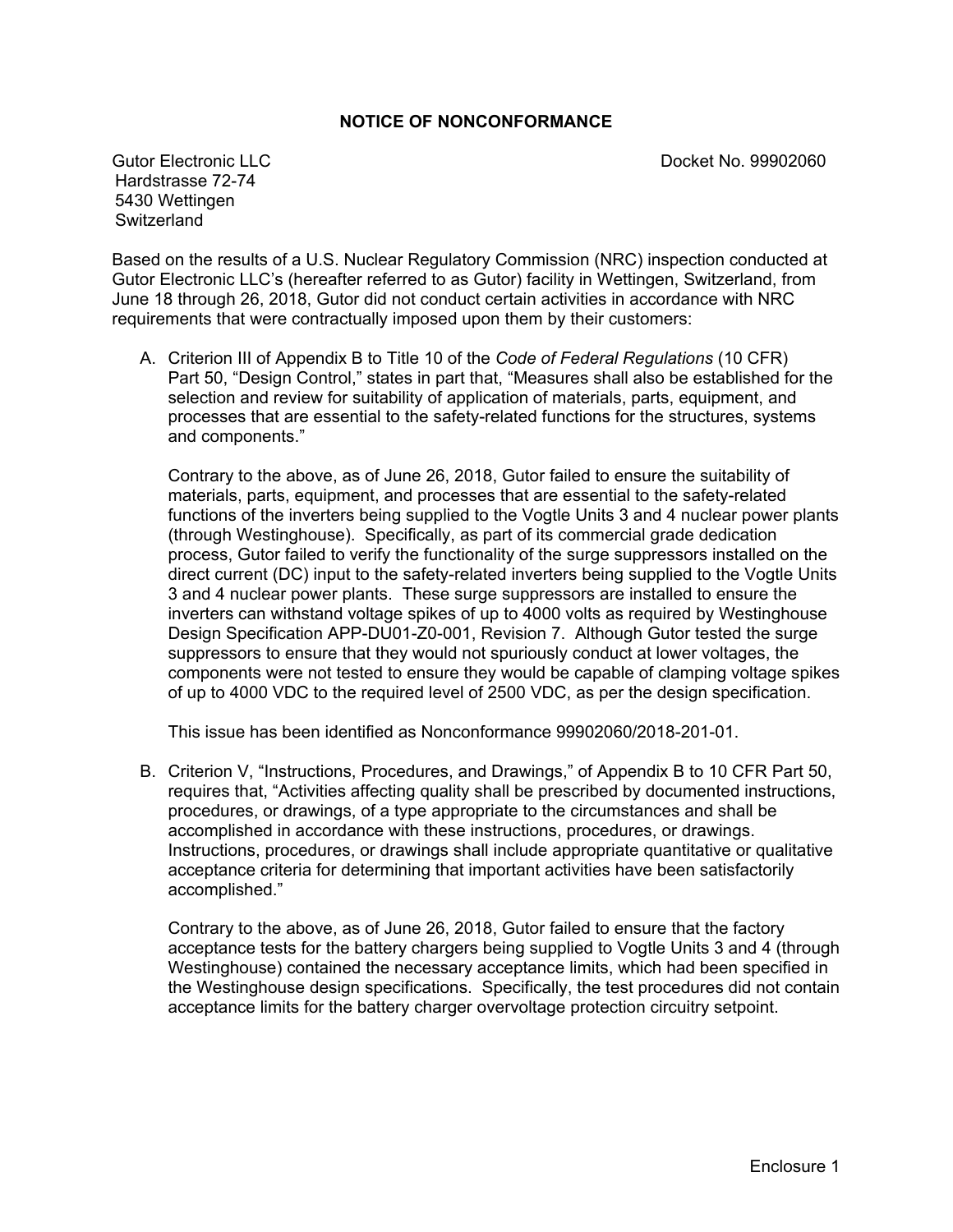Also, the test procedure did not provide sufficient guidance as to how to achieve the overvoltage signals utilized during testing to verify the functionality of the protection circuitry.

This issue has been identified as Nonconformance 99902060/2018-201-02.

Please provide a written statement or explanation to the U.S. Nuclear Regulatory Commission, ATTN: Document Control Desk, Washington, DC 20555-0001, with a copy to the Chief, Quality Assurance Vendor Inspection Branch-1, Division of Construction Inspection and Operational Programs, Office of New Reactors, within 30 days of the date of the letter transmitting this Notice of Nonconformance. This reply should be clearly marked as a "Reply to a Notice of Nonconformance" and should include for each noncompliance: (1) the reason for the noncompliance or, if contested, the basis for disputing the noncompliance; (2) the corrective steps that have been taken and the results achieved; (3) the corrective steps that will be taken to avoid further noncompliance; and (4) the date when the corrective actions will be completed. Where good cause is shown, the NRC will consider extending the response time.

Because your response will be made available electronically for public inspection in the NRC Public Document Room or from the NRC's Agencywide Documents Access and Management System, which is accessible from the NRC Web site at http://www.nrc.gov/readingrm/adams.html, to the extent possible, it should not include any personal privacy, proprietary, or Safeguards Information (SGI) so that the NRC can make it available to the public without redaction. If personal privacy or proprietary information is necessary to provide an acceptable response, then please provide a bracketed copy of your response that identifies the information that should be protected and a redacted copy of your response that deletes such information. If you request that such material be withheld, you must specifically identify the portions of your response that you seek to have withheld and provide in detail the bases for your claim of withholding (e.g., explain why the disclosure of information would create an unwarranted invasion of personal privacy or provide the information required by 10 CFR 2.390(b) to support a request for withholding confidential commercial or financial information). If Safeguards Information is necessary to provide an acceptable response, please provide the level of protection described in 10 CFR 73.21, "Protection of Safeguards Information: Performance Requirements."

Dated this 06 day of August 2018.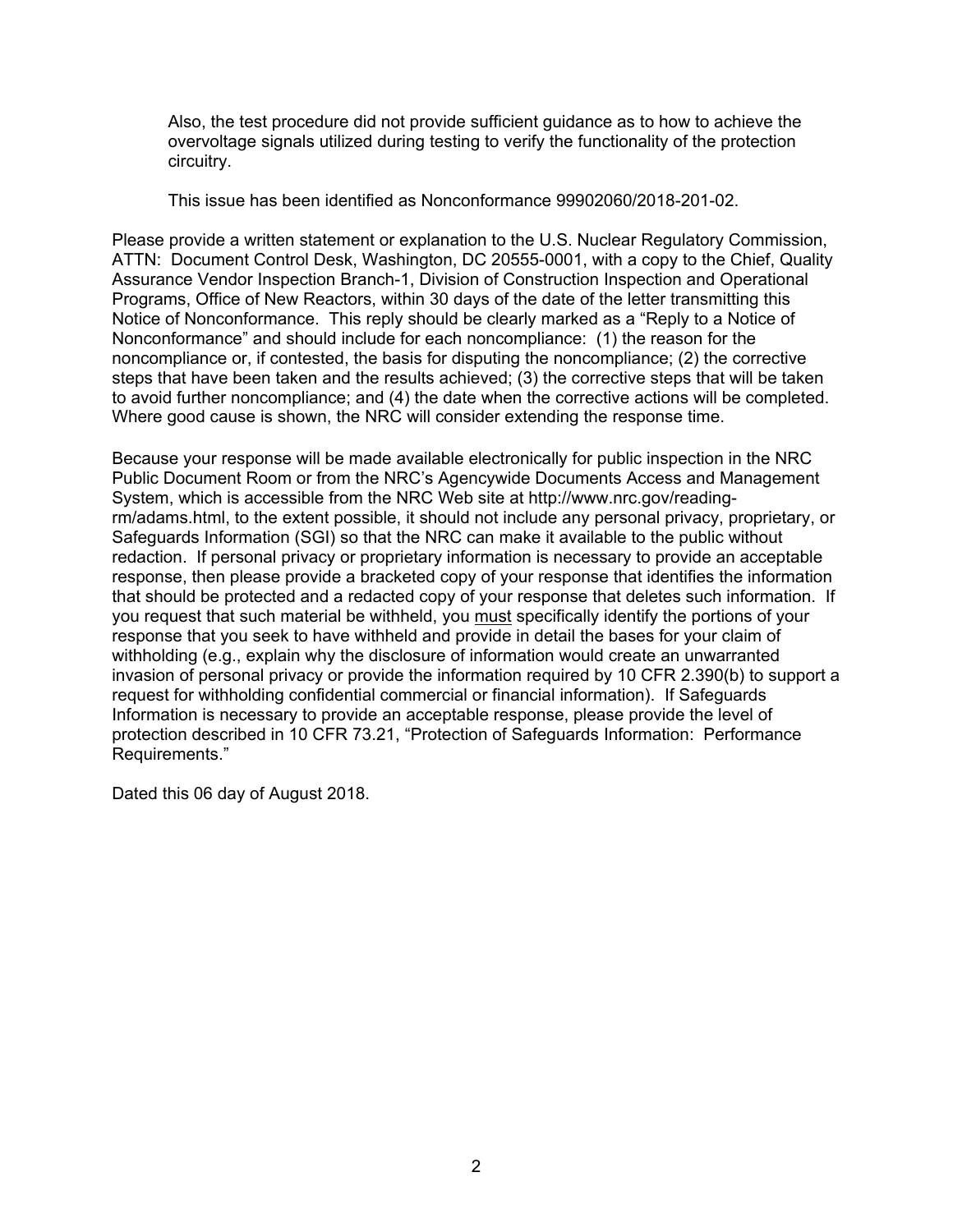#### **U.S. NUCLEAR REGULATORY COMMISSION OFFICE OF NEW REACTORS DIVISION OF CONSTRUCTION INSPECTION AND OPERATIONAL PROGRAMS VENDOR INSPECTION REPORT**

| Docket No.:                       | 99902060                                                                                                                                                                                |                                                                          |             |  |
|-----------------------------------|-----------------------------------------------------------------------------------------------------------------------------------------------------------------------------------------|--------------------------------------------------------------------------|-------------|--|
| Report No.:                       | 99902060/2018-201                                                                                                                                                                       |                                                                          |             |  |
| Vendor:                           | <b>Gutor Electronic LLC</b><br>Hardstrasse 72-74<br>5430 Wettingen<br>Switzerland                                                                                                       |                                                                          |             |  |
| <b>Vendor Contact:</b>            | Mr. Cemal Yilmaz<br><b>Gutor CS &amp; Quality Director</b><br>Cemal.Yilmaz@schneider-electric.com<br>+41 56 437 62 69                                                                   |                                                                          |             |  |
| <b>Nuclear Industry Activity:</b> | Gutor Electronic LLC, a division of Schneider Electric, is a<br>manufacturer of safety-related uninterruptable power supplies<br>(inverters, battery chargers, regulated transformers). |                                                                          |             |  |
| <b>Inspection Dates:</b>          | June 18-26, 2018                                                                                                                                                                        |                                                                          |             |  |
| Inspectors:                       | Jeffrey Jacobson<br><b>Phil Natividad</b><br>Greg Galletti<br>Aaron Armstrong                                                                                                           | NRO/DCIP/QVIB-1<br>NRO/DCIP/QVIB-1<br>NRO/DCIP/QVIB-1<br>NRO/DCIP/QVIB-1 | Team Leader |  |
| Approved by:                      | Terry W. Jackson, Chief<br><b>Quality Assurance Vendor Inspection Branch-1</b><br>Division of Construction Inspection<br>and Operational Programs<br><b>Office of New Reactors</b>      |                                                                          |             |  |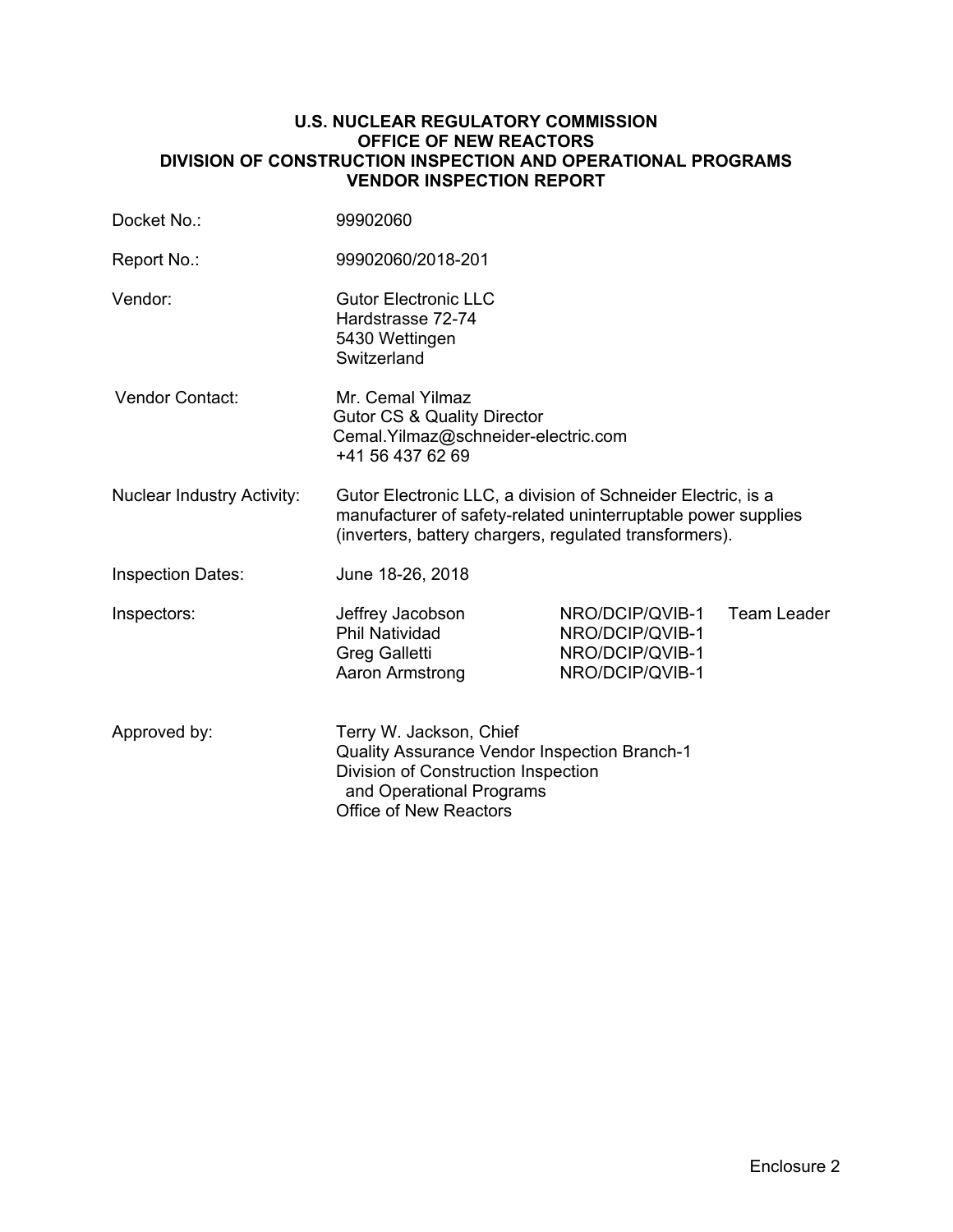# **EXECUTIVE SUMMARY**

Gutor Electron LLC 99902060/2018-201

The U.S. Nuclear Regulatory Commission (NRC) staff conducted a vendor inspection at the Gutor Electronic LLC's (hereafter referred to as Gutor) facility in Wettingen, Switzerland to verify that it implemented an adequate quality assurance (QA) program that complies with the requirements of Appendix B, "Quality Assurance Criteria for Nuclear Power Plants and Fuel Reprocessing Plants," to Title 10 of the *Code of Federal Regulations* (10 CFR) Part 50, "Domestic Licensing of Production and Utilization Facilities." In addition, the NRC inspection also verified that Gutor implemented a notification program that complies with 10 CFR Part 21, "Reporting of Defects and Noncompliance."

This technically-focused, limited scope inspection specifically evaluated Gutor's implementation of quality activities associated with the design, fabrication, and testing of safety-related components that comprise the uninterruptable power supply system for the AP1000 reactors currently under construction at Vogtle Units 3 and 4. The inspection team focused its review on Gutor's implementation of processes for commercial-grade dedication and supplier oversight, design control, test control, corrective action, 10 CFR Part 21 notifications, and software development lifecycle verification and validation.

In the area of commercial-grade dedication and supplier oversight, the NRC inspection team identified Nonconformance 99902060/2018-201-01 in association with Gutor's failure to implement the regulatory requirements of Criterion III, "Design Control," of Appendix B to 10 CFR Part 50. Nonconformance 99902060/2018-201-01 cites Gutor for failing to ensure the suitability of materials, parts, equipment, and processes that are essential to the safety-related functions of the safety-related inverters being supplied to the Vogtle Units 3 and 4 nuclear power plants. Specifically, as part of its commercial grade dedication process, Gutor failed to verify the functionality of the surge suppressors.

In the area of design control, the inspection team verified that specific design parameters contained in the Westinghouse specifications (such as voltage regulation, total harmonic distortion, etc.) were properly captured into the design documents for the inverters and that the combination of design, factory acceptance, and qualification tests were sufficient to validate the performance of the equipment. No findings of significance were identified.

In the area of test control, the inspection team identified that the factory acceptance test procedure for the battery chargers did not contain instructions on how to achieve the overvoltage conditions necessary to test the circuitry and what specific overvoltage levels were to be verified (i.e., tolerances and acceptance criteria). This issue was identified as a Nonconformance 999020060/2018-201-02 to Criterion V, "Instructions, Procedures, and Drawings," of Appendix B to 10 CFR Part 50.

In the area of corrective actions and 10 CFR Part 21, the NRC inspectors concluded that Gutor is implementing its policies and procedures consistent with the regulatory requirements of Criterion XVI, "Corrective Action," and Criterion XV, "Nonconforming Materials, Parts, or Components," of Appendix B to 10 CFR Part 50, and with 10 CFR Part 21. No findings of significance were identified.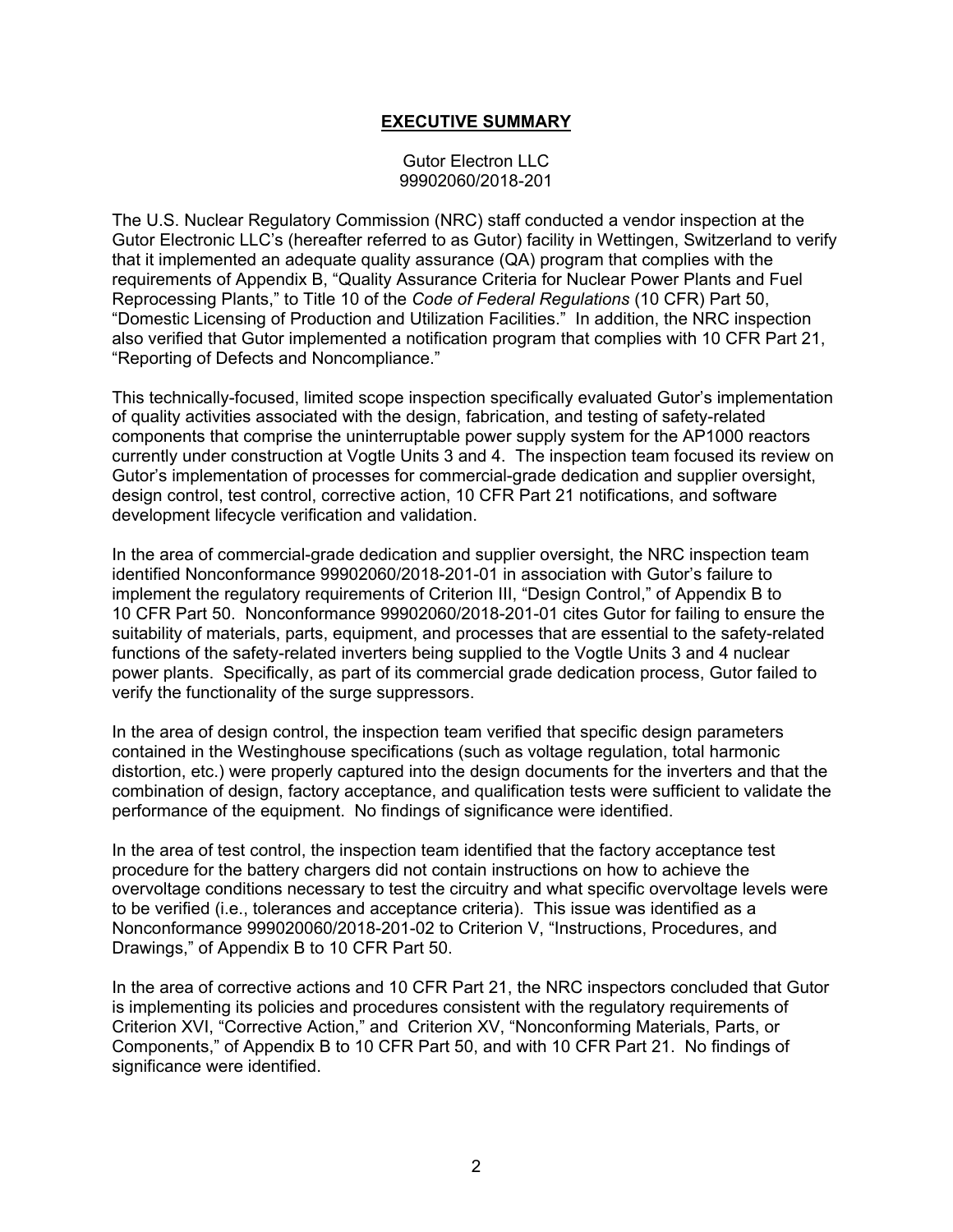In the area of software development lifecycle verification and validation, the inspection team verified Gutor's policy and procedures for design control of safety-related software/firmware. The inspection team identified that not all of the software/firmware documentation, including independent verification and validation, was complete at the time of inspection. Also incomplete at the time of the inspection was the final documentation of the commercial-grade dedication of the production software/hardware. For the work completed in these areas to date, the NRC inspectors verified that Gutor's implementation of programming practices and functional testing were sufficient to satisfy regulatory requirements. The NRC may consider future inspections at Gutor to inspect completed implementation of the software/firmware and CGD development program.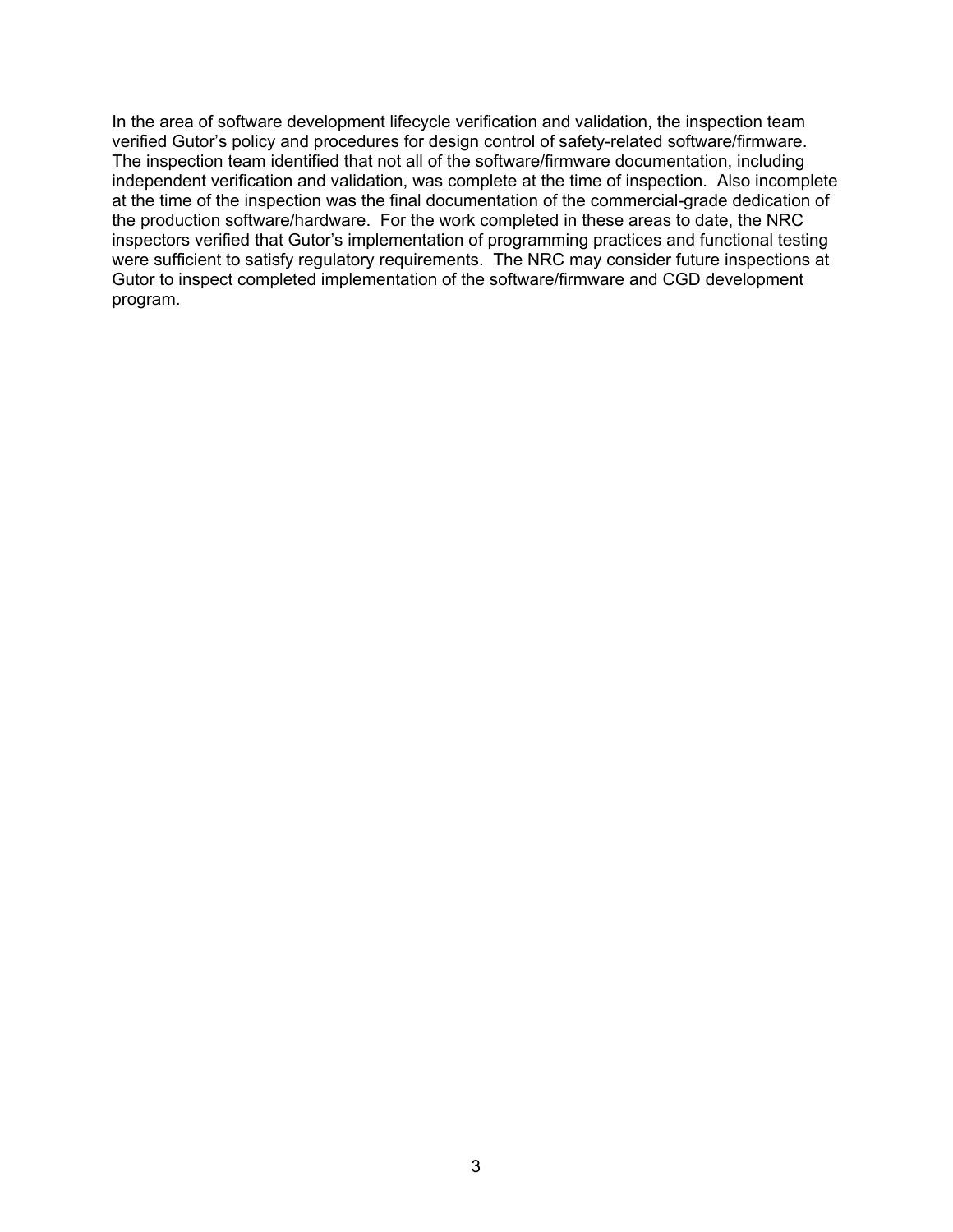# **REPORT DETAILS**

## 1. Design Control - Commercial-Grade Dedication and Supplier Oversight

#### a. Inspection Scope

The inspection team assessed Gutor's processes and implementation for controlling purchased equipment to be used in the manufacture of the Class 1E inverters being supplied (through Westinghouse) to the Vogtle Units 3 and 4 nuclear power plants, including the purchasing of commercial components and subsequent commercial grade dedication (CDG). At Gutor, most components which are used to construct the inverters are purchased commercial grade and are then dedicated for safety-related application prior to manufacture/assembly. The team reviewed Gutor's program for commercial grade dedication, which includes the development of technical evaluations and failure modes and effects analyses (FMEAs) for each component being dedicated, establishment of critical characteristics to be verified, and verification methods. The team selected several components and reviewed the implementation of the CGD program as applied these components. The team focused its review on the CGD activities associated with those components whose performance would not be expected to be verified through routine factory acceptance testing, including seismically-sensitive components and components whose performance could not be demonstrated without some sort of destructive testing. The team reviewed FMEAs and test plans associated with the CGD of the following components:

| Item No.      | Description                  |
|---------------|------------------------------|
| 950-9070      | <b>Surge Protection</b>      |
| UNC1-530-3322 | <b>Circuit Breaker</b>       |
| UNC1-540-1165 | Switch                       |
| OP9912A       | <b>Relay Board</b>           |
| OP2447-01     | <b>Printed Circuit Board</b> |

#### b. Findings and Observations

No findings were identified by the inspection team associated with Gutor's processes for ensuring control of purchased material. With regard to the implementation of its processes, no findings were identified with Gutor's CGD of the relay boards, switches, circuit breakers, and printed circuit boards. With regard to the surge suppressors, which are being installed by Gutor in the inverter's direct current (DC) input circuit to meet the surge withstand capacity specification of 4000 VDC as detailed in Westinghouse Design Specification APP-DU01-Z0-001, Revision 7, the team identified that Gutor failed to test the ability of the surge suppressor to perform its primary function of clamping voltage transients of up to 4000 VDC down to a maximum level of 2500 VDC.

The inspection team identified that Gutor performed an FMEA for the surge suppressors, which identified the voltage/current characteristics as a critical characteristic that needed to be verified. However, the associated test plan for the surge suppressors failed to test the ability of the surge suppressor to perform its primary function of clamping voltage transients of up to 4000 VDC down to a maximum level of 2500 VDC. In addition, the factory acceptance testing of the assembled inverters (including surge suppressors) performed at Gutor only tests the inverters ability to withstand voltage transients up to a level of approximately 2800 VDC.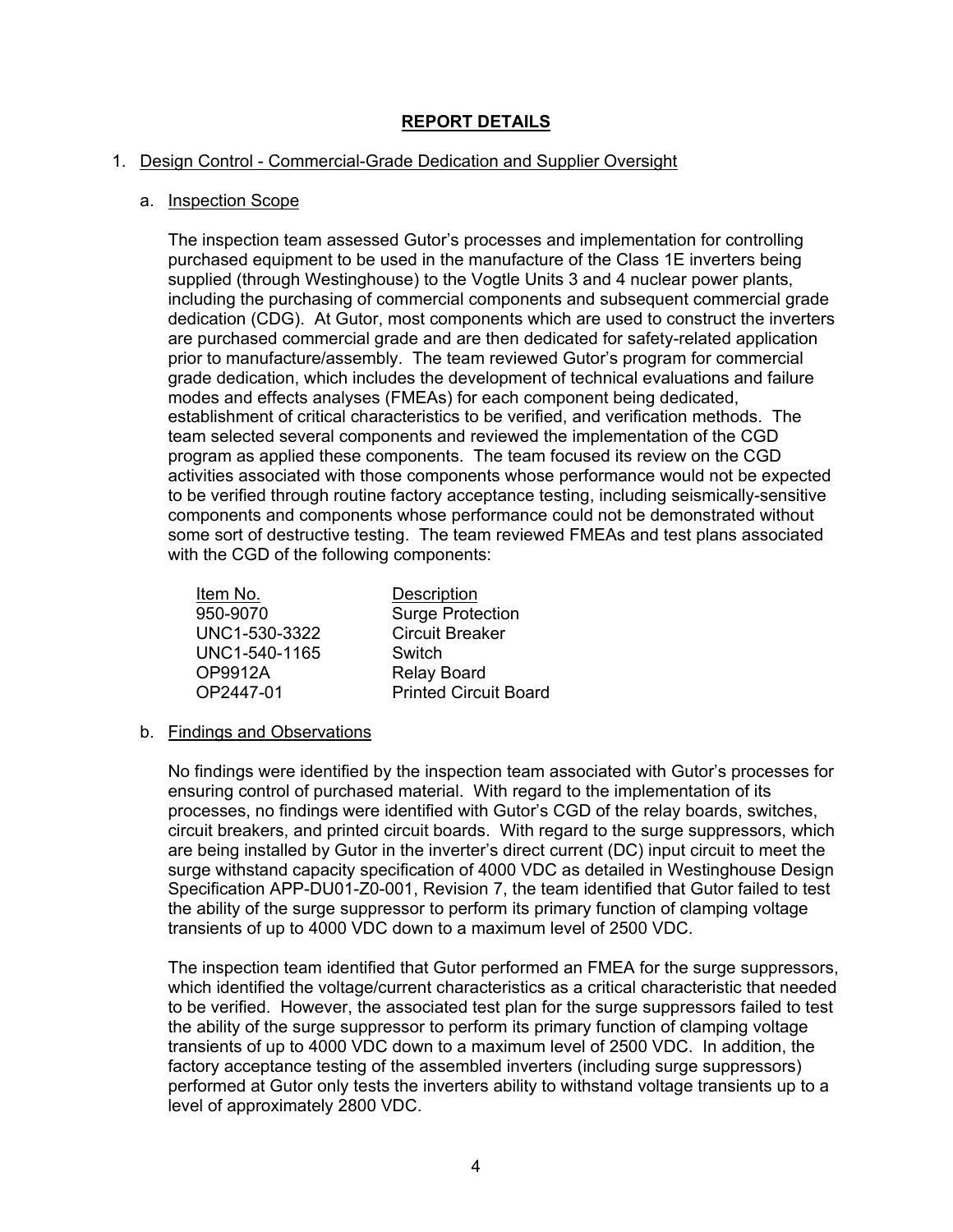This issue was identified by the inspection team as a nonconformance to Criterion III, "Design Control," of Appendix B to 10CFR Part 50. Gutor failed to ensure the suitability of materials, parts, equipment, and processes that are essential to the safety-related functions of the safety-related inverters being supplied to the Vogtle Units 3 and 4 nuclear power plants. Specifically, as part of its commercial grade dedication process, Gutor failed to verify the functionality of the surge suppressors installed on the DC input to the safety-related inverters being supplied to the Vogtle Units 3 and 4 nuclear power plants. This issue has been identified as Nonconformance 99902060/2018-201-01.

#### c. Conclusion

The NRC inspection team issued Nonconformance 99902060/2018-201-01 in association with Gutor's failure to implement the regulatory requirements of Criterion III of Appendix B to 10 CFR Part 50. Nonconformance 99902060/2018-201-01 identifies Gutor's failure to ensure the suitability of commercially procured surge suppressors used in the manufacture of safety-related inverters.

## 2. Design Control – Translation of Technical Requirements

# a. Scope

The inspection team reviewed Gutor's translation of Westinghouse Design Specification APP-DU01-Z0-001, "Design Specifications for Class 1E Inverters, Static Transfer and Manual Bypass Switches for IDS system," Revision 7, and Westinghouse Design Specification APP-DC01-Z0-001, "Design Specification for Class 1E 250 VDC Battery Chargers for System IDS," Revision 8, into Gutor design and testing documents. Among the specific requirements reviewed were those related to ensuring the Class 1E DC Power and Uninterruptible Power System (IDS) equipment is designed and tested to withstand transient events such as that which occurred at the Forsmark Nuclear Power Plant (the Forsmark Event) described in NRC Information Notice 2006-18. The inspectors reviewed the design of the IDS system components (inverters, chargers, and regulating transformers) to ensure coordination of protective devices and protective circuitry included within the inverters and battery chargers. Such coordination is necessary to ensure that postulated electrical transients emanating from the non-Class 1E AC system supplying the chargers would be sufficiently isolated from the input to the inverter and the activation of any protective devices would be such that the battery chargers would trip before the inverters, thus preserving the ability of the inverters to feed essential AC circuits from the station batteries. The requirements for such coordination and protection are described further in Appendix H to Specification APP-DC01-Z0-001 and in Paragraph 4.1.4.14 of Specification APP-DU01-Z0-001, including the maximum credible transient AC voltage for which the input to the battery charger could be exposed to. Per Specification APP-DC01-Z0-001, during such transients, the battery charger is required to maintain the output voltage supplied to the battery bus (from which the inverters are supplied) to a level below that which would trip the inverters. In addition, the inspection team assessed Gutor's establishment and implementation of the overvoltage protection setpoints for the battery charger DC output and the inverter DC input within the inverters and battery charges. The inspection team witnessed the initial set up and testing of the inverters which included loading of key setpoints into the equipment software, followed by factory acceptance testing to demonstrate acceptable equipment performance.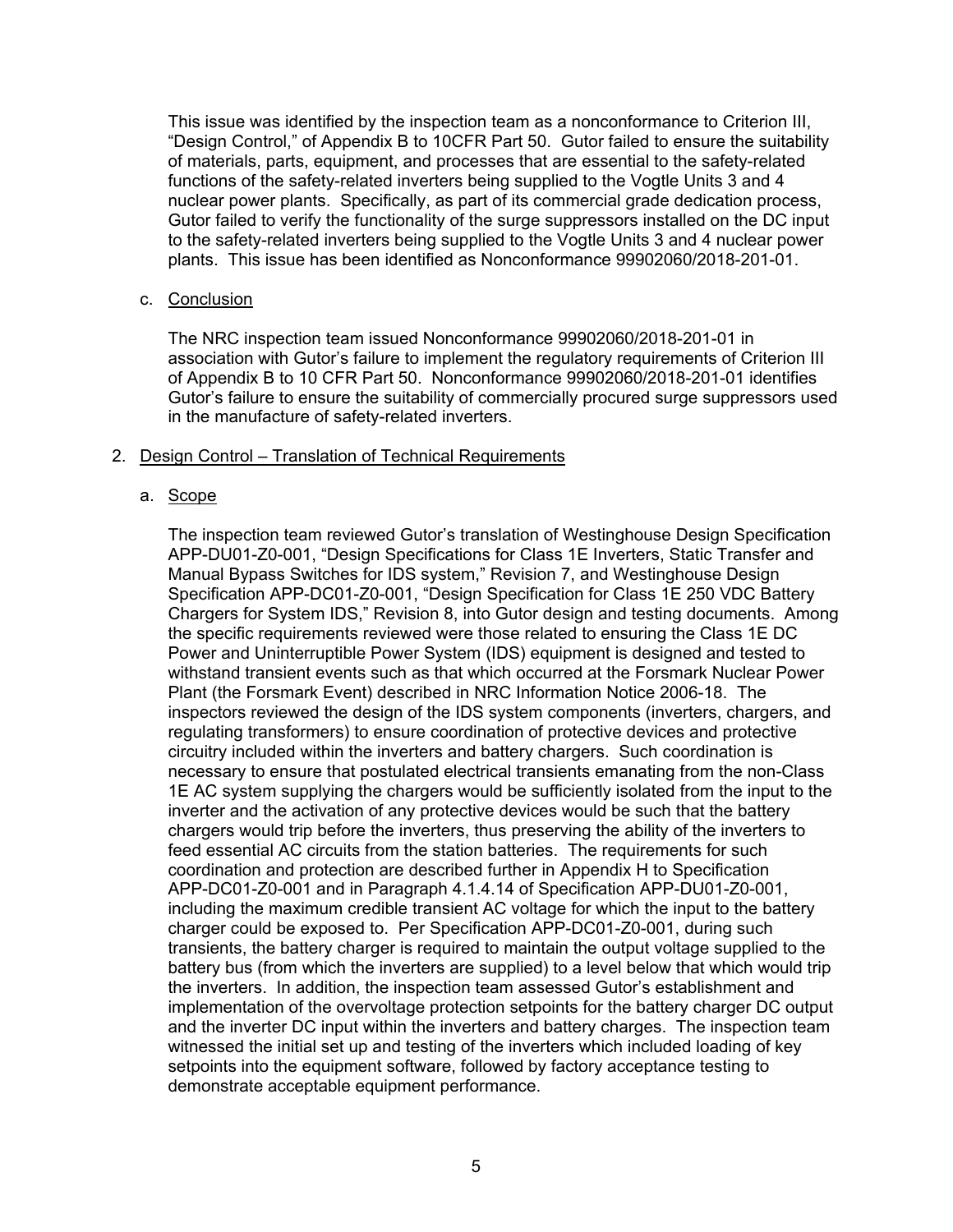The team also verified that other specific design parameters contained in the Westinghouse specifications (such as voltage regulation, total harmonic distortion, etc.) were properly captured in the design documents for the inverters and the factory acceptance testing was sufficient to validate the performance of the equipment.

#### b. Findings and Observations

No findings of significance were identified with regard to Gutor's translation of the Westinghouse technical requirements into the design of the battery chargers and inverters.

## c. Conclusions

The inspection team verified that the technical performance requirements contained within the Westinghouse purchase specification were being properly translated into design documents and that proper coordination was specified between the battery charger and inverter protective devices/circuitry.

## 3. Design Control – Software/Firmware Development Lifecycle, Verification and Validation

## a. Inspection Scope

## **Background**

Gutor manufactures Class 1E power supply systems for U.S. and foreign nuclear markets. The Gutor Class 1E Uninterruptable Power Supply System was being developed for the AP1000 units at the Vogtle site and includes subsystems designated XXW (AC-DC inverter), SDC (charger), and ISBS (independent static bypass switch). For the XXW inverter design used in the AP1000 project, Gutor adapted their own commercial control software/firmware from similar inverters and power supplies which they manufacture for the commercial oil & gas industry and other similar industries. Their ISBS subsystem design and manufacture was also performed under the same software development controls, and the SDC subsystem contains no programmable components.

# Software/Firmware Lifecycle Development

The inspectors reviewed Gutor's procedures governing the control of design, Procedures Q100.003, "Quality Manual for Projects Requiring ASME NQA-1 Compliance," Revision 8, and Q430.078, "NQA-1 Design Control," Revision 4, to confirm Gutor was implementing a software design process consistent with NRC regulatory requirements. Section 4.9, "Software Design Control," of Procedure Q430.078 states, in part, that ASME NQA-1, Part II, Subpart 2.7, provides specific guidance for software design that should be utilized. In addition, Gutor developed and implemented their software/firmware development program in accordance with the International Electrotechnical Commission (IEC) Standard, IEC 60880, "Nuclear Power Plants – Instrumentation and Control Systems Important to Safety – Software Aspects for Computer-based Systems Performing Category A Functions," 2nd Edition. The inspectors reviewed IEC 60880 to determine if it would provide a technically appropriate software development process.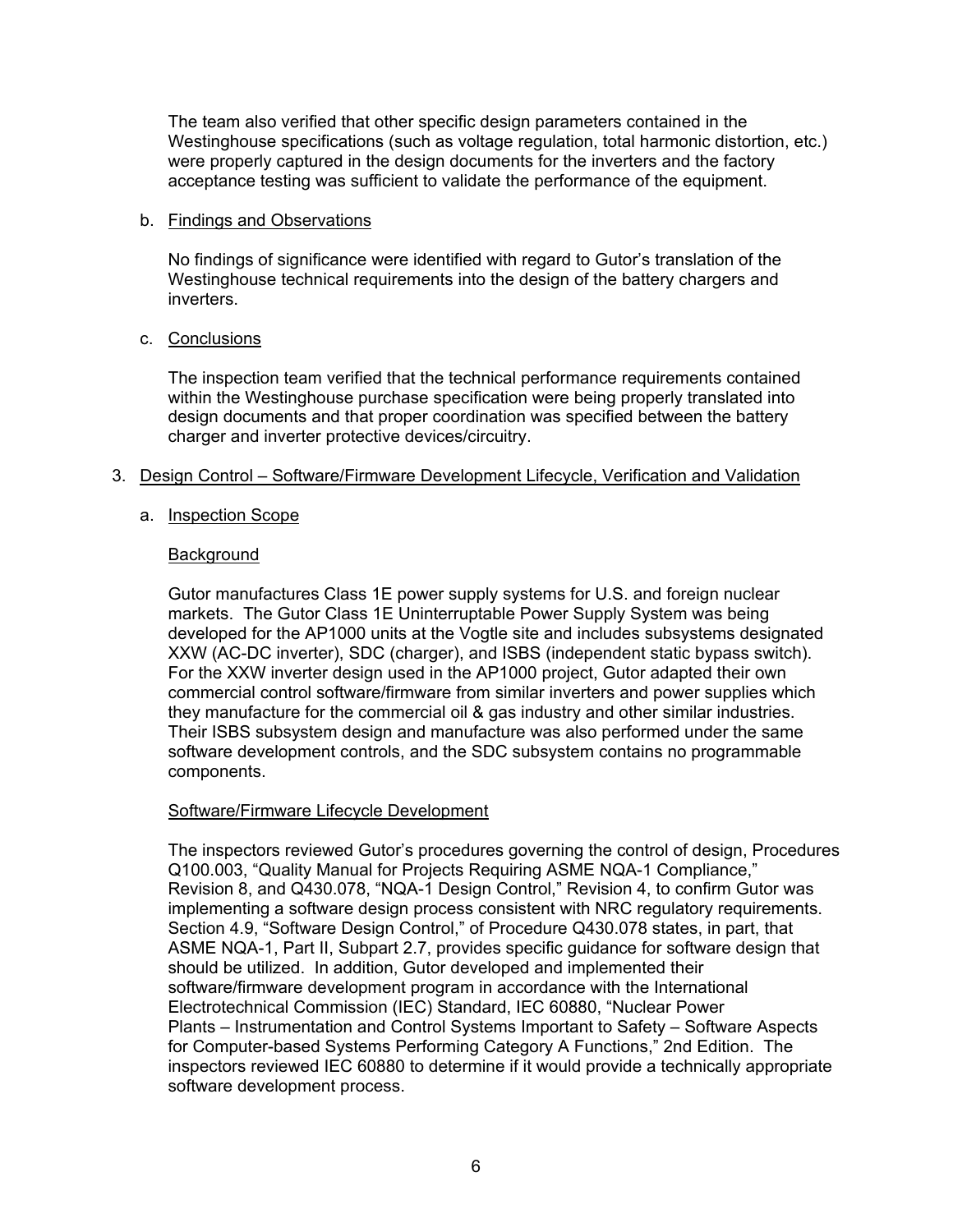The inspectors reviewed Procedure Q320.264, "Software Verification and Validation Plan," Revision 01, that described major independent verification and validation (IV&V) activities associated with the XXW firmware development including: Management, Development, Design, Implementation, Test, Installation & Checkout, Operation, and Maintenance, as well as anomaly reporting and resolution throughout the IV&V lifecycle activities. Procedure Q320.264 requires each of these lifecycle activities to be documented in an Activity Summary Report (ASR) and each task within a lifecycle activity, including test procedure generation, test execution and verification, baseline change assessment and traceability analysis, will be documented through the completion of task-specific checklists.

The inspectors requested a sample of completed ASRs and task-specific checklists for the requirements, design, and implementation phases. However, at the time of the inspection, the vendor's implementation of these software development controls was not complete and final documentation of the activities specified in selected lifecycle phases were unavailable for review. Gutor stated they had elected to proceed to the testing phase by deferring all IV&V documentation to a single "final" IV&V report they intend to complete at the end of testing. Additionally, the Software/Firmware Requirements Traceability Matrix (RTM) was also found to be partially completed at the time of the inspection. As a result, the inspectors were not able to review completed ASRs or individual task-specific checklists for the production firmware. These items represent significant firmware development milestones that are required by the Gutor firmware design program to meet the requirements of 10 CFR Appendix B and an NQA-1 Quality program.

#### Firmware Code Development

The inspectors reviewed Gutor's policies and procedures governing firmware source code development processes and use, as described in Procedures Q430.078, "NQA-1 Design Control," Revision 4, Q320.214, "Firmware Development Standard," Revision 6, and Q320.215, "Gutor Firmware Coding Rules," Revision 3, to confirm the firmware was designed, controlled, tested, and verified in accordance with the project requirements consistent with those described in the Quality Manual for Projects Requiring ASME NQA-1 Compliance.

The inspectors reviewed a sampling of Gutor's working-level software/firmware coding guidelines used to produce the current software revision, the code change/revision control tools, the programming/debugging tools, and Gutor's procedures for their use. Additionally, the inspectors reviewed a sample of source code for the XXW inverter as well as witnessing a portion of the functional testing for the first of the AP1000 XXW inverters being manufactured for Vogtle Unit 3.

# Cyber Security Review

The inspectors reviewed Gutor's procurement and design specifications, and procedures governing cyber security to confirm they were implementing cyber security controls consistent with those specifications. Specifically, the inspectors reviewed Westinghouse Procedure APP-DU01-Z0-001, "Design Specification for Class 1E Inverters, Static Transfer and Manual Bypass Switches for IDS System," Revision 7. Section 3.2.3, "System hardening requirements," of Procedure APP-DU01-Z0-001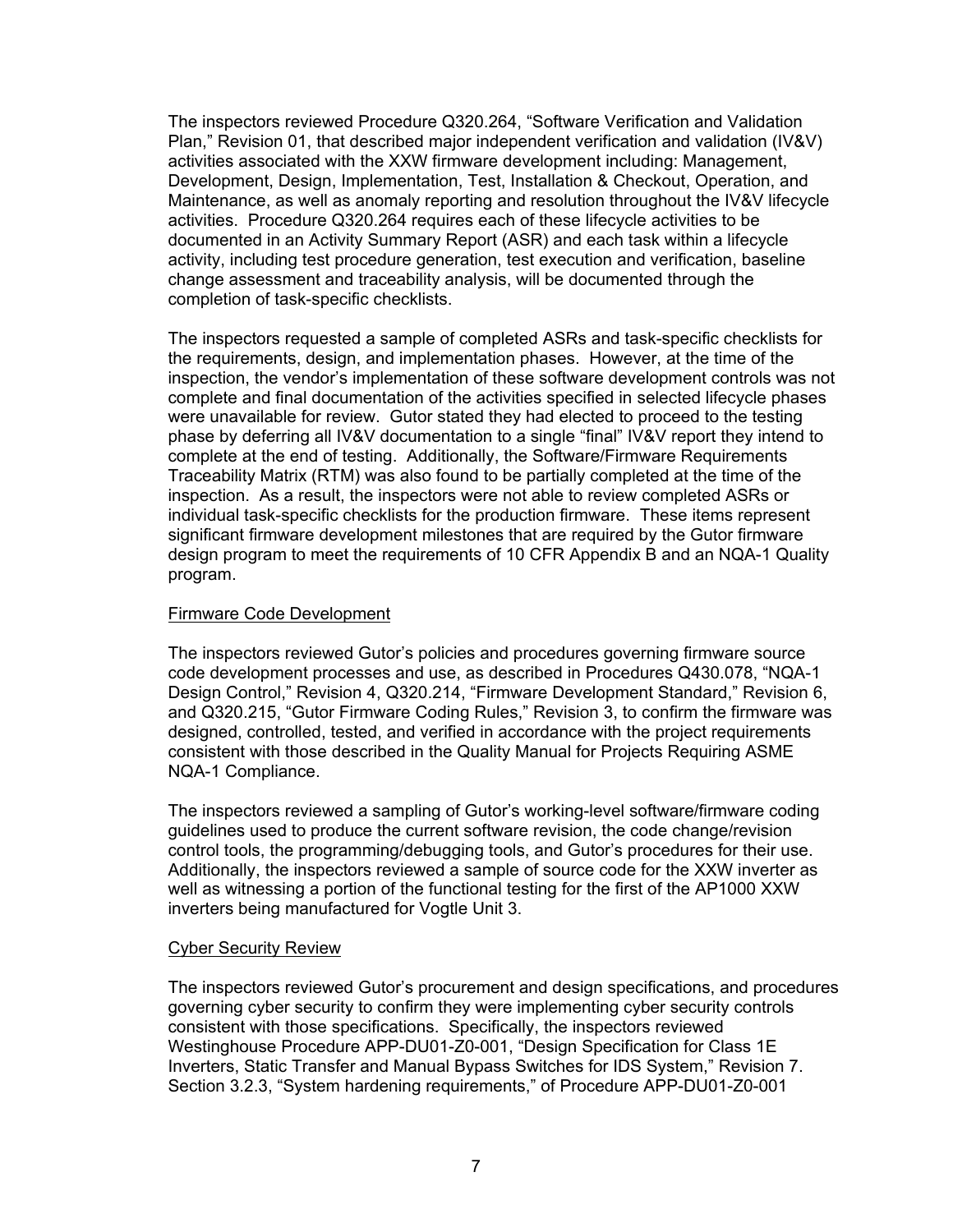states, in part, that system hardening shall be performed in accordance with Westinghouse Document APP-GW-E0-004, "AP1000 Electronic System Security Controls," Revision 4.

Document APP-GW-E0-004 provided a set of actions (i.e., Tool Kit) that is considered cyber security requirements under the AP1000 Cyber Security Program for electronic systems. These requirements map directly to critical vulnerabilities that have been observed in current and legacy digital systems.

The inspectors sampled the requirements in Document APP-GW-E0-004 and traced the implementation of those requirements from the Cyber Security Compliance Matrix to Document Q320.181 "List of open issues Cyber Security," Revision 2, to the System Requirements Specification (SRS) and the RTM to confirm Gutor had adequately translated these requirements into the design and requirements specifications and performed tests to confirm adequate implementation. Specifically, the inspectors reviewed coding practices, software quality assurance (QA), malware detection and protection, and external connectivity control requirements and verified those requirements were adequately incorporated into the system requirements and design specifications and that tests were developed to verify adequate implementation of those requirements.

The inspectors also reviewed Westinghouse Document APP-GW-E0-004, Sub-part "Cyber Security Compliance Matrix" to confirm that individual task requirements from Document APP-GW-E0-004 were captured, evaluated for applicability, and gaps identified. The inspectors also reviewed a sample of the implemented resolution actions to ensure that any identified gaps had been appropriately addressed.

The inspectors also discussed the firmware coding practices and coding environment established to minimize the potential for cyber intrusion or introduction of malware. Document SP6.3, "Firmware Summary Controller XXW," Revision 01, provides a detailed listing of each electrically-erasable programmable read-only memory (EEPROM) used in the XXW system and includes the specific version of the firmware in each module and its checksum value which is used to verify proper code installation.

#### Commercial Grade Dedication of Software

The inspectors reviewed Procedure Q320.249, "XXW CGD Work Plan," Revision 02, that defines the CGD work activities to be implemented by Gutor and sampled completed dedication information associated with each work activity that was available including: a description of the critical characteristics identified for the firmware based on physical, performance, and dependability categories; the failure analyses to be performed including any fault trees, the FMEA, and software common cause failure analysis; a review of prior operating experience installation data for XXW systems; and a critical digital review consisting of a threat and risk analyses and system and process orientation.

The inspectors reviewed Document Q320.252, "XXW Safety Function/Critical Characteristics," Revision 02, that provides a technical evaluation of the system to determine the physical, performance and dependability critical characteristics, acceptance criteria, and verification methods for each characteristic.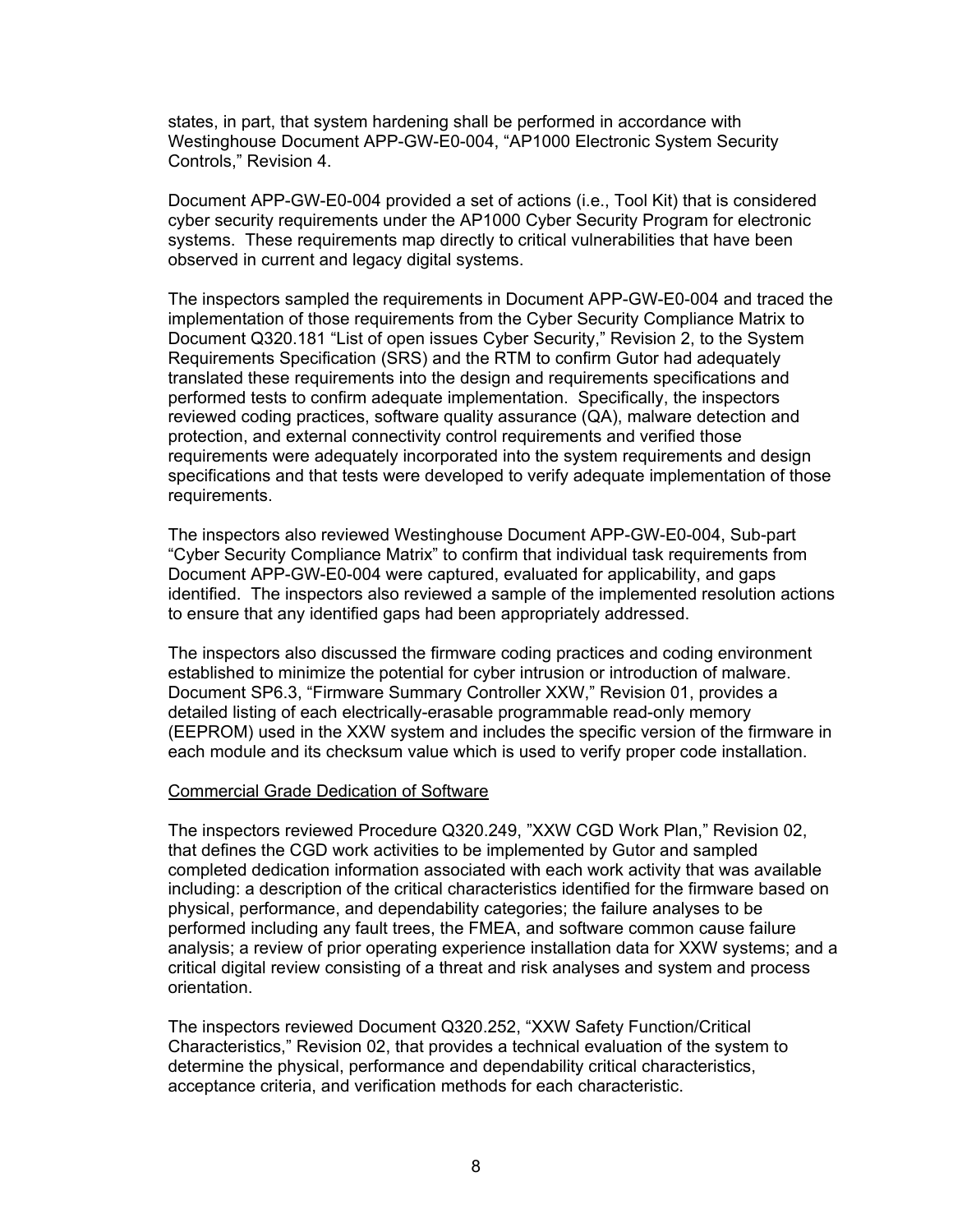The inspectors verified the acceptance criteria for the physical and performance critical characteristics, such as system behaviors, redundancy behavior, and behavior under abnormal/failure conditions, were compliant with project-specific system technical data and IEC Standard 62040-3, "Uninterruptible Power System (UPS) – Part 3: Method of Specifying Performance and Test Requirements," 2nd Edition. However, at the time of the inspection, Gutor had not delineated the specific acceptance criteria or specific routine test activities that will be credited for completion of the dedication activities.

The inspectors compared the technical data from Document 4A-1120086301/23, Technical Data – WDW 3015-250/208-EAN," Revision 1, to the completed Test Report 4A-1120086301/39GB, "Test Report EQ-UNIT (DU)," Revision 3, to confirm the acceptance criteria for the performance critical characteristics identified in Document Q320.252. The inspectors requested the completed review document from Gutor to confirm adequate implementation of the verification methods used to confirm that the acceptance criteria were met. However, Gutor indicated the review document will not be completed until routine testing for each system configuration is complete.

The inspectors also reviewed Document Q320.265, "Failure Analysis" and its appendices, and verified the fault tree, FMEA, and common cause failure analyses were adequately detailed regarding hardware and software causes of potential failures, their effects, and mitigating design factors.

Additionally, the inspectors reviewed a sample of the software quality documentation used in support of the dependability critical characteristic review. These documents included the SRS, System Design Description (SDD), Software Verification and Validation Plan (SVVP), RTM, and Final Software Verification and Validation Report (SVVR). The inspectors verified the SRS, SDD, and SVVP provided an adequate description of the system, the associated system technical and quality requirements, and defines the required IV&V activities necessary throughout the software lifecycle. As noted previously, the implementation of the SVVP and RTM were still under development, and the final SVVR was not completed at the time of the inspection.

Since Gutor's manufacturing process takes credit for commercial grade dedication of most of their subcomponents, including the circuit boards with the programmable read-only-memory (EEPROM) chips containing software/firmware, Gutor was relying on the functional testing as the completion of the CGD of the software/firmware, the software/firmware design completion, and the functional testing of the SDLC. As a result, the inspectors were not able to review Gutor's final CGD report for the XXW software/firmware release.

In addition to special tests and inspections conducted during in-process fabrication and final factory acceptance testing, Gutor's software/firmware dedication processes take credit for German regulatory certification of revisions of the software/firmware, as well as its extensive commercial use worldwide and operating experience, as evidence by the historical reliability and quality of the base software/firmware. The inspectors confirmed the commercial operating history provided additional evidence of reliability and quality of the production software. However, the inspectors did not rely on the German certification as the adequacy of the certification process and its implementation was not included within the scope of the inspection activities.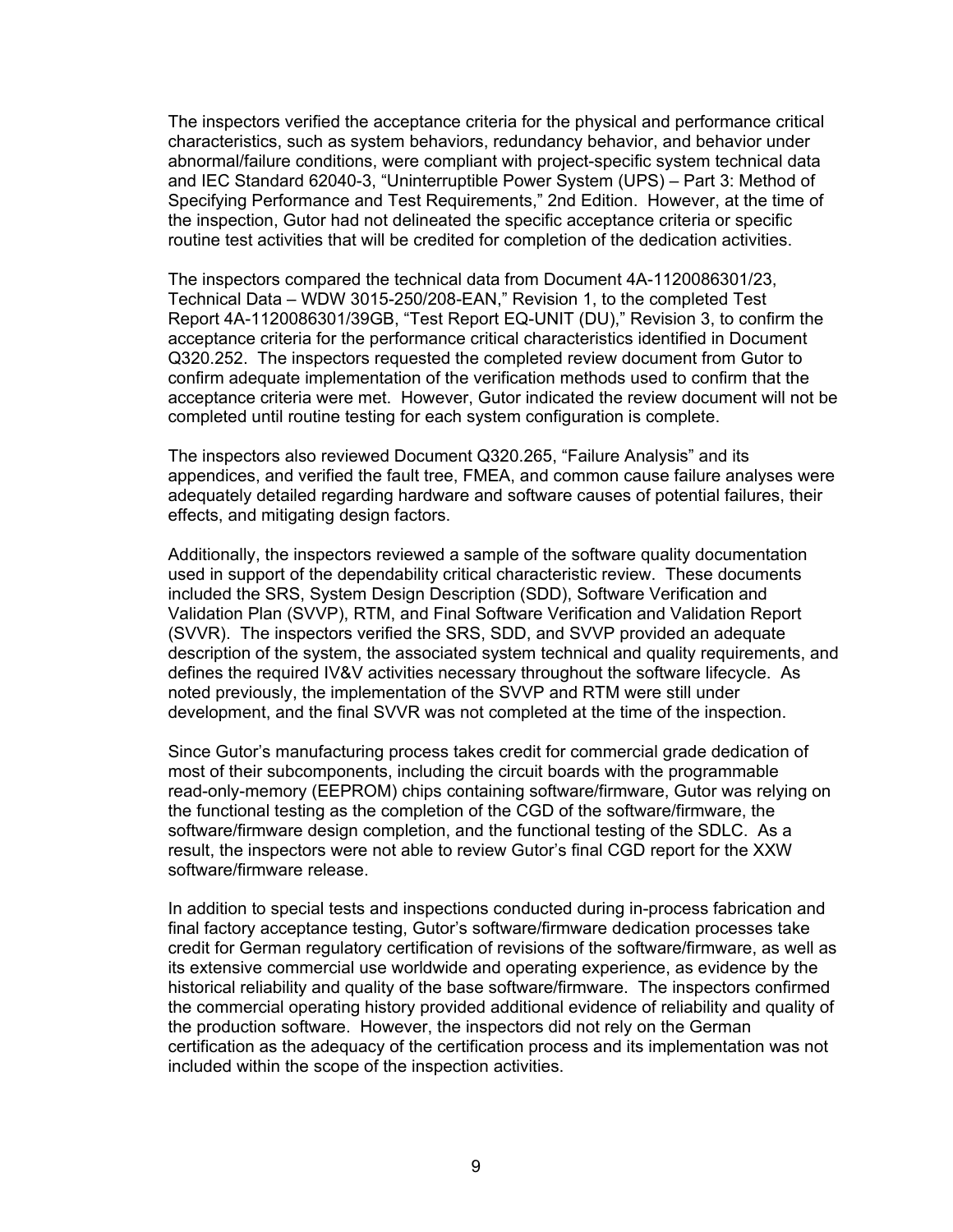#### b. Observations and Findings

No findings of significance were identified.

## c. Conclusion

The inspectors concluded that Gutor's implementation of their policy and procedures for control of the design of safety-related software/firmware satisfies the regulatory requirements set forth in Criterion III, "Design Control," of Appendix B to 10 CFR Part 50. However, as noted, significant firmware development milestones, that are required by the Gutor's firmware design program to meet the requirements of 10 CFR Appendix B and an NQA-1 Quality program were not completed at the time of the inspection and could not be evaluated. The NRC may consider future inspections at Gutor to inspect completed implementation of the software/firmware and CGD development program. No findings of significance were identified.

## 4. Test Control

## a. Scope

The inspection team reviewed Gutor's control of factory acceptance testing for the AP1000 inverters which were undergoing testing during the inspection. The scope of the factory acceptance testing includes both the initial set-up and calibration of the inverters, as well as the follow-on static and dynamic testing to verify proper equipment performance. Among the parameters verified during the factory acceptance testing are: rated full load output; high voltage insulation; temperature rise; measurement of total harmonic distortion; overcurrent /overload capability, power loss and efficiency, total harmonic distortion, power factor, output voltage adjustment range, and verification of protective device set-points. The factory acceptance testing is being utilized by Gutor as a verification method for verifying the critical characteristics of many of the internal components in the equipment, including the imbedded software/firmware.

The inspection team observed testing in accordance with Test Procedures No. 4A-1120086301/38GB, "Inverter SV3-IDSA-DU-1 System type 3015-250/208 EAN," Revision 2 and No. 4A-1120086301/39GB, "Test Report DU system type WDW 3015-250/208 EAN 15KVA," Revision 2.

#### b. Findings and observations

The inspection team identified that Gutor failed to ensure that factory acceptance test procedures for the battery chargers being supplied to Vogtle Units 3 and 4, contained appropriate acceptance criteria, as necessary to ensure the manufactured devices conformed to the purchase specifications. Specifically, Test Procedure 1120086101/38GB, "Test Procedure for 1E Rectifier," Revision 4, did not provide sufficient guidance as to how to verify the correct settings for the overvoltage protective circuitry which monitors the output of the battery chargers. The test procedure did not contain instructions on how to achieve the overvoltage conditions necessary to test the circuitry, what specific levels were to be verified, tolerances, or acceptance criteria that needed to be met. This issue was identified as a Nonconformance to Criterion V, "Instructions, Procedures, and Drawings," of Appendix B to 10 CFR Part 50, as Gutor failed to ensure that the factory acceptance tests for the battery chargers being supplied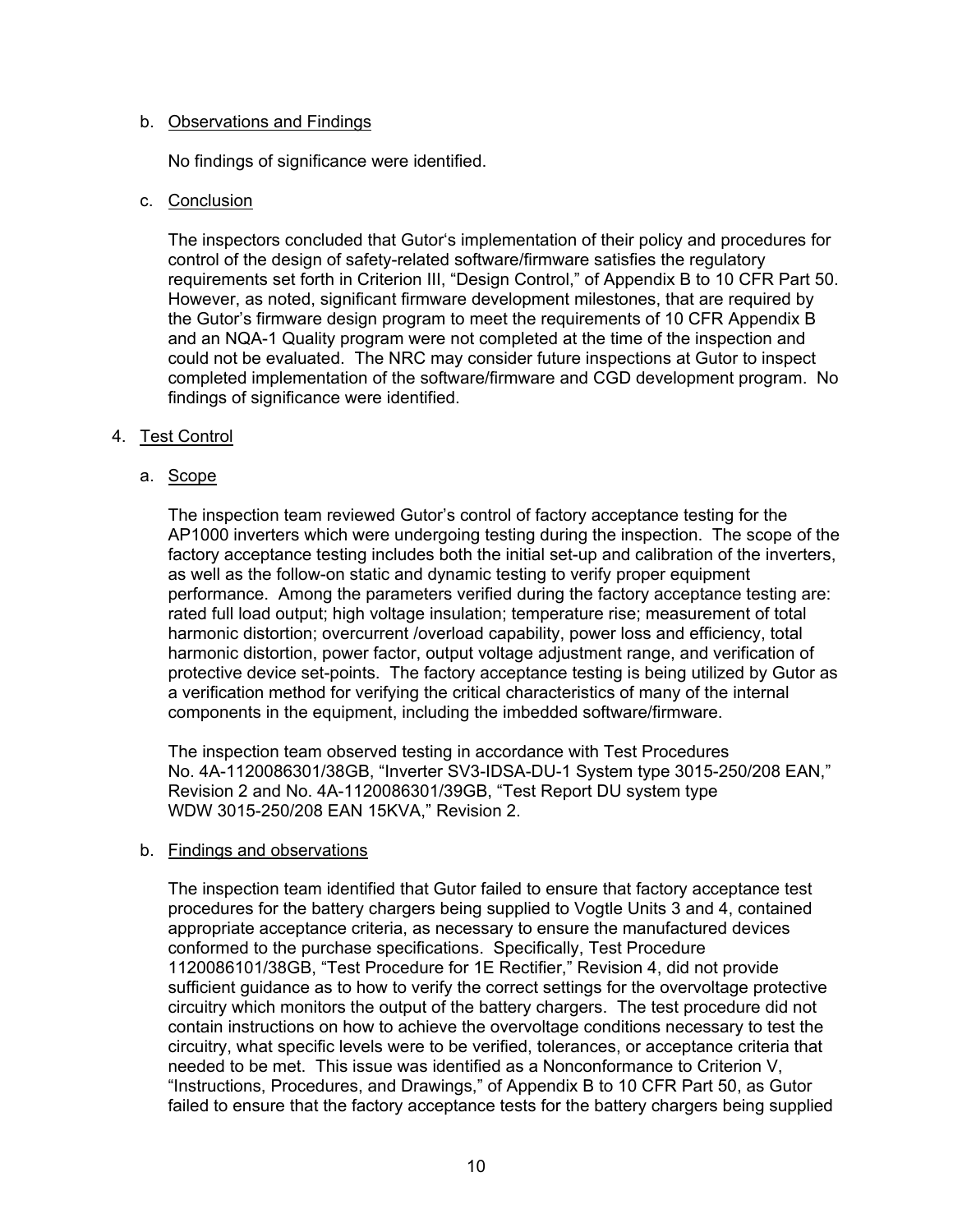to Vogtle Units 3 and 4 contained acceptance limits, which had been specified in the Westinghouse design specifications. This issue has been identified as Nonconformance 99902060/2018-201-02.

## c. Conclusions

Notwithstanding Nonconformance 99902060/2018-201-02 cited above associated with verification of the overvoltage protection circuitry, the inspection team concluded that the scope of the factory acceptance testing appeared sufficient to demonstrate performance of the manufactured battery chargers and inverters, provided that appropriate design and qualification testing is done to address performance requirements that cannot be demonstrated through routine factory acceptance testing. Among the performance requirements that were not covered by the factory acceptance testing are those associated with performance under temperature extremes, seismic performance, and electromagnetic interference/radio-frequency interference requirements. These are being verified separately through the qualification and dedication program.

## 5. 10 CFR Part 21, Corrective Action, and Nonconforming Materials, Parts, or Components

## a. Inspection Scope

The inspectors reviewed Gutor's corrective action program which requires that all nonconforming conditions be documented in Gutor's QA software log in accordance with Procedure Q730.002, "Control of Nonconformities," Revision 10. The QA software program automatically and electronically notifies the QA manager of the nonconforming conditions who then assigns the nonconformance to the responsible staff for evaluation. Procedure Q730.002 and the program software also directs the Gutor staff to Procedure Q610.027 "Repair / Rework," Revision 3, for the rework and repair of nonconforming equipment/material, Procedure Q320.213, "Instruction for Special Release," Revision 1, and Procedure Q320.212, "Applications for Special Release," Revision 2, for using material as-is, scrap evaluations, and process.

Corrective/Preventive Action Requests (CARs) are generated for each deficiency if directed by Procedure Q730.002 and Gutor's QA software. The CARs are assigned electronically to the responsible staff for evaluation and resolution of nonconformances that represent more significate conditions adverse to quality. The QA Manager assigns the investigation to the appropriate employee based on the details of the reported condition identified. Gutor's QA software requires that the QA Manager conduct an evaluation using Procedure Q660.023, "NQA-1 Part 21 Evaluations and Notifications," Revision 0, for all nonconformances and customer complaints to determine if 10 CFR Part 21 reporting is required.

The NRC inspection team reviewed a sample of CARs and Part 21 evaluations from the past 3 years. The inspectors also reviewed a sample of nonconformances from 2016 through the present, as well as a sampling of technical evaluations of nonconformances for potential Part 21 applicability. The attachment to this report lists the documents reviewed by the NRC inspection team.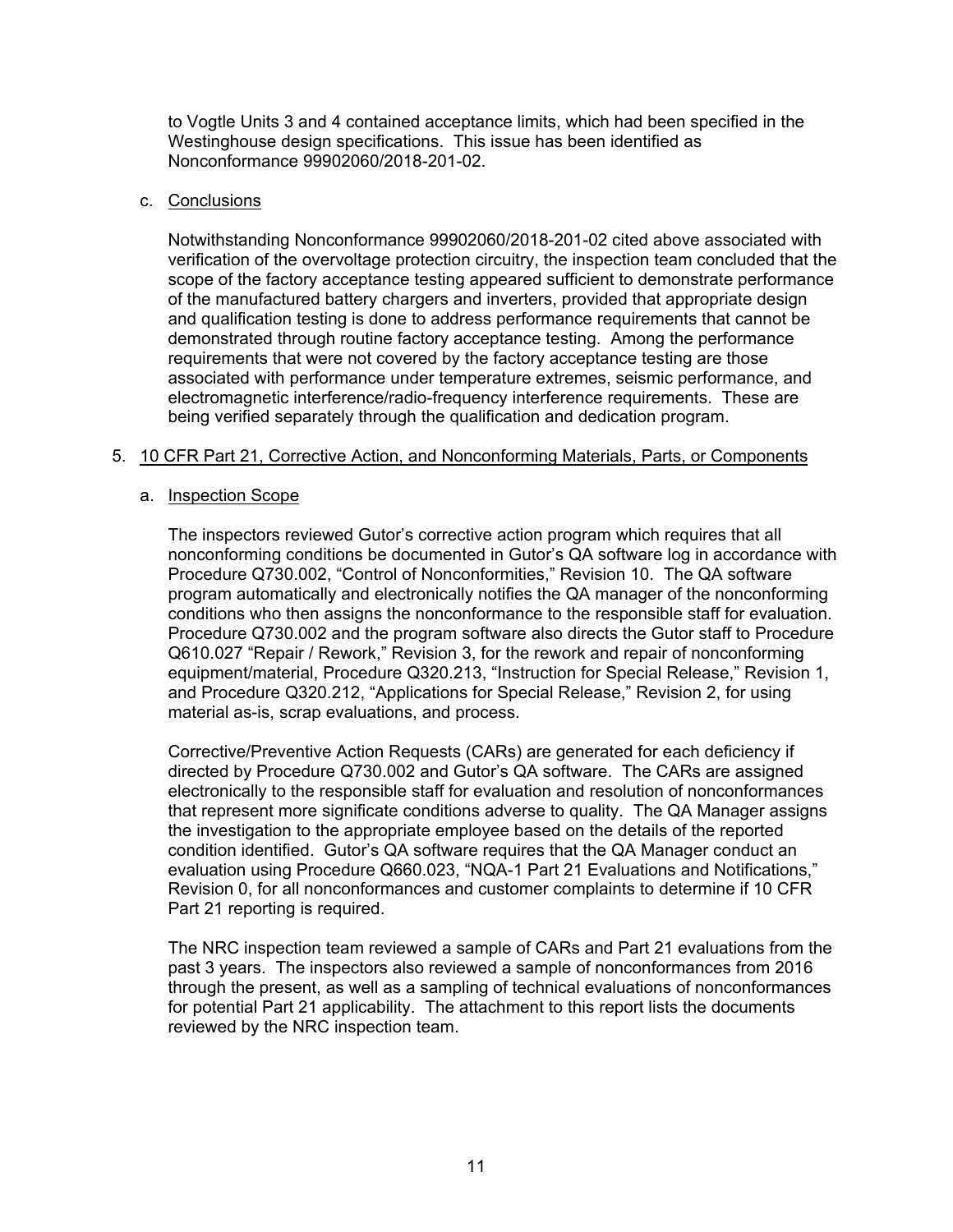## b. Observations and Findings

No findings of significance were identified.

## c. Conclusions

The NRC inspectors concluded that Gutor is implementing its policies and procedures that govern 10 CFR Part 21, corrective actions and nonconforming materials, consistent with the regulatory requirements of Criterion XVI, "Corrective Action" and Criterion XV, "Nonconforming Materials, Parts, or Components," of Appendix B to 10 CFR Part 50, and with 10 CFR Part 21. No findings of significance were identified.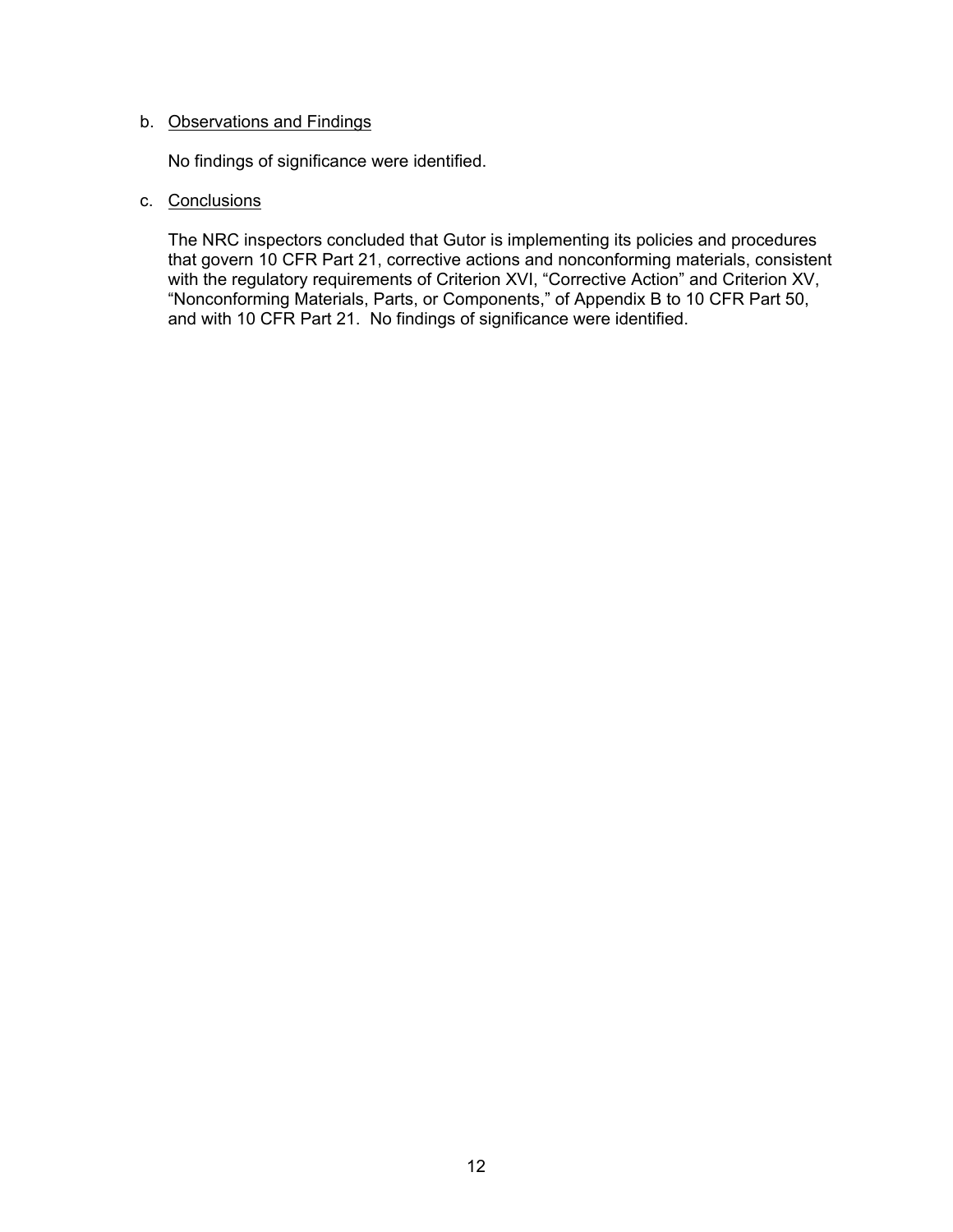# **Attachment**

# 1. Entrance and Exit Meetings

On June 18, 2018, the NRC inspection team discussed the scope of the inspection with Cemal Yilmaz, Quality Director, and other members of Gutor's management, factory, and technical staff. On June 26, 2018, the NRC inspection team presented the inspection results and observations during an exit meeting with Cemal Yilmaz, and other members of Gutor's management, factory, and technical staff. The attachment to this report lists the attendees of the entrance and exit meetings, as well as those individuals whom the NRC inspection team interviewed.

## 2. Entrance/Exit Meeting Attendees/Persons Interviewed

| <b>Name</b>             | <b>Title</b>                             | <b>Affiliation</b>                    | <b>Entrance</b> | <b>Exit</b> | Interviewed |
|-------------------------|------------------------------------------|---------------------------------------|-----------------|-------------|-------------|
| Jeffrey Jacobson        | <b>Inspection Team</b><br>Leader         | <b>NRC</b>                            | X               | X           |             |
| <b>Greg Galletti</b>    | Inspector                                | <b>NRC</b>                            | X               | X           |             |
| <b>Phil Natividad</b>   | Inspector                                | <b>NRC</b>                            | X               | X           |             |
| Aaron Armstrong         | Inspector                                | <b>NRC</b>                            | X               | X           |             |
| Sergey Landolt          | <b>Quality Engineer</b>                  | Gutor                                 | X               | X           | X           |
| Michael May             | <b>Nuclear Sales</b><br>Manager          | Gutor                                 | X               |             |             |
| Finn Jorgensen          | <b>Nuclear Sales</b><br><b>Director</b>  | Gutor                                 | X               | X           |             |
| <b>Gert Andersen</b>    | <b>Chief Technology</b><br>Officer       | Gutor                                 | X               |             | X           |
| Dragan Djordjevic       | Assembly Manager                         | Gutor                                 | X               | X           |             |
| <b>Noel Suarez</b>      | <b>Test Bay Manager</b>                  | Gutor                                 | X               | X           | X           |
| <b>Daniel Eberli</b>    | <b>Supply Chain</b><br>Manager           | Gutor                                 | X               | X           |             |
| Andreas Bossart         | <b>Plant Director</b>                    | Gutor                                 | X               | X           |             |
| Andre Wey               | <b>Nuclear Engineering</b><br>Manager    | Gutor                                 | X               | X           | X           |
| <b>Philipp Moor</b>     | Project Manager                          | Gutor                                 | X               | X           |             |
| <b>Rod Cude</b>         | <b>Supplier Compliance</b><br>Supervisor | Southern<br><b>Nuclear</b><br>Company | X               | X           |             |
| <b>Frank Rademacher</b> | Project Manager                          | Gutor                                 | X               | X           | X           |
| <b>Cemal Yilmaz</b>     | <b>Quality Director</b>                  | Gutor                                 | X               | X           | X           |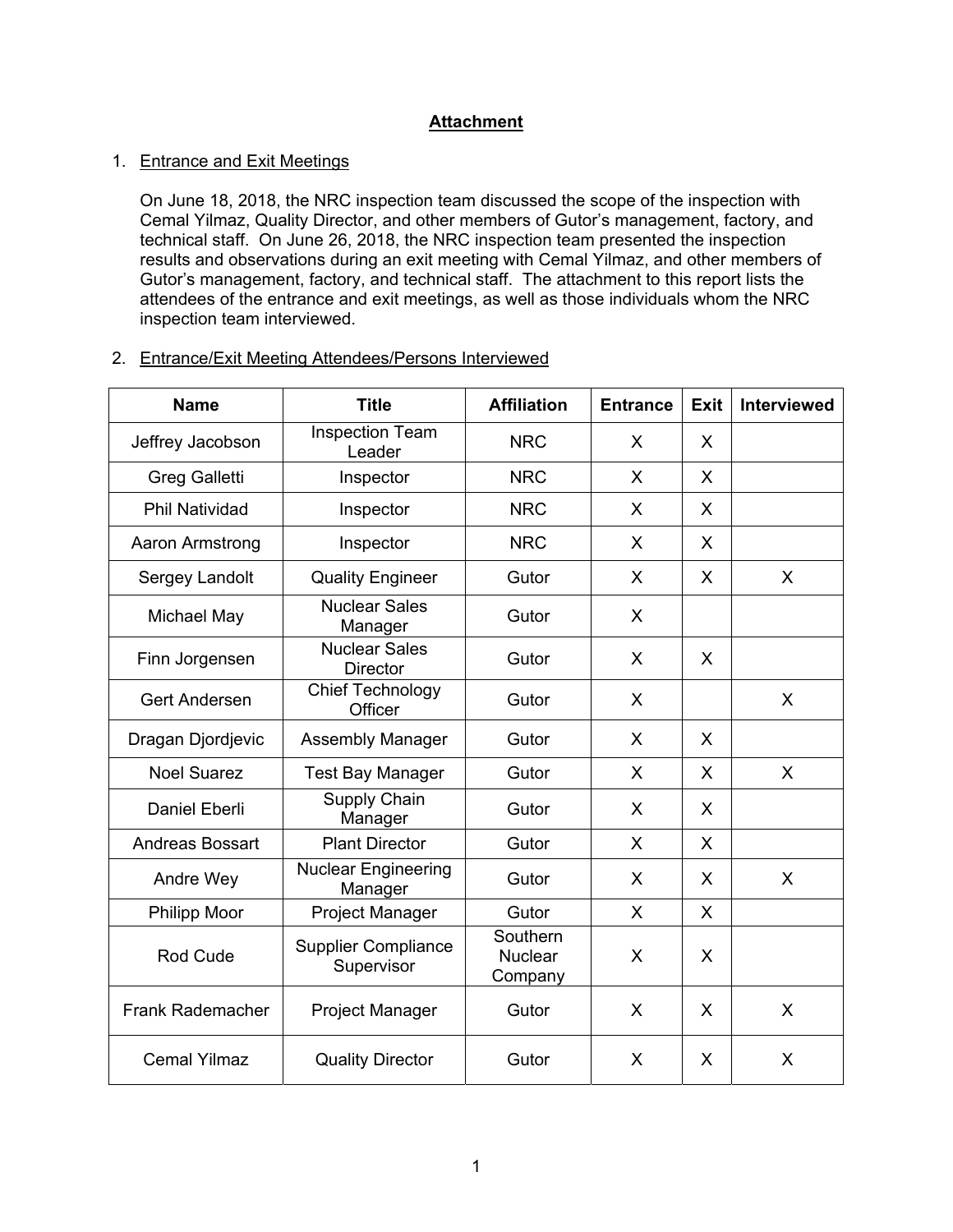| <b>Name</b>            | <b>Title</b>                                      | <b>Affiliation</b>                  | <b>Entrance</b> | Exit | <b>Interviewed</b> |
|------------------------|---------------------------------------------------|-------------------------------------|-----------------|------|--------------------|
| <b>Brennen Hydzik</b>  | <b>Product Engineer</b>                           | Westinghouse<br>Electric<br>Company |                 | X    |                    |
| <b>Herbert Laumer</b>  | <b>R&amp;D Senior</b><br><b>Firmware Engineer</b> | Gutor                               |                 |      | X                  |
| <b>Marcel Schuster</b> | <b>Test Technician</b>                            | Gutor                               |                 |      |                    |

## 3. Inspection Procedures Used

Inspection Procedure (IP) 36100, "Inspection of 10 CFR Part 21 and Programs for Reporting Defects and Noncompliance," dated February 13, 2012

IP 43002, "Routine Inspections of Nuclear Vendors," dated January 27, 2017

IP 43004, "Inspection of Commercial-Grade Dedication Programs," dated January 27, 2017

IP 35710, "Quality Assurance Inspection of Software Used in Nuclear Applications," dated January 30, 2018

# 4. List of Items Opened, Closed, and Discussed

| <b>Item Number</b>   | <b>Status</b> | Type       | <b>Description</b> |
|----------------------|---------------|------------|--------------------|
| 99902060/2018-201-01 | Open          | <b>NON</b> | Criterion III      |
| 99902060/2018-201-02 | Open          | <b>NON</b> | Criterion V        |

# 5. Applicable ITAAC

N/A

# 6. Documents Reviewed

**Procedures** 

- Q660.041, "Handling of 10 CFR Part 21 / Part 50.55(e) issues," Revision 6, dated August 18, 2015
- Q320 252, "XXW Safety Function Critical Characteristics," Revision 02, dated February 18, 2016
- Q320.265, "Failure Analysis -- Applicable Products: Gutor XXW (Revision SP6.3)", Revision 00, dated October 26, 2015
- Q100.003, "Quality Manual for Projects Requiring ASME NQA-1 Compliance," Revision 8, dated January 25, 2013
- Q730.025, "NQA-1 Control of Nonconforming Items," Revision 0, dated September 20, 2013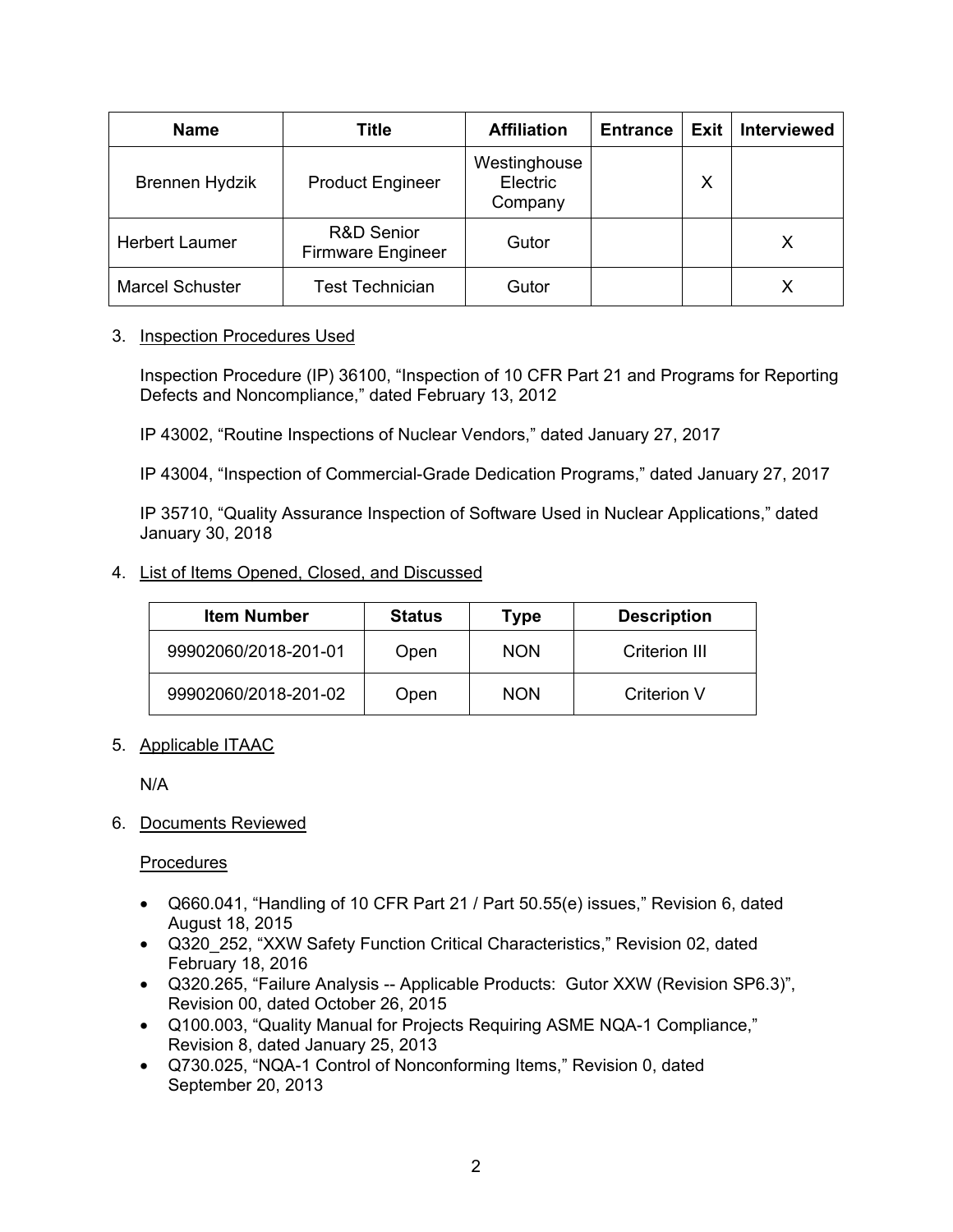- Q660.051, "Guidelines for Analysis of Critical Characteristics", Revision 1, dated January 26, 2017
- Q320.264, "Software Verification and Validation Plan (SVVP)," Revision 01, dated February 25, 2015
- Q730.032, "Instructions for Special Release," Revision 1, dated March 21, 2017
- Q320.213, "Instructions for Special Release," Revision 1, dated August 1, 2015
- Q320.238, "Firmware Development Tools", Revision 1
- Q320.181, "List of Open Issues Cyber Security FW", Revision 2, dated December 13, 2013
- Q320.182, "Modification Protocol Cyber Security FW", Revision 2, dated December 13, 2013
- Q320.186, "Task Clarification Cyber Security FW", Revision 2, dated December 13, 2013
- Q320.212, "Applications for Special Release," Revision 2
- Q730.018, "Handling of Customer Complaints," Revision 4, dated March 29, 2017
- Q320.215, "GUTOR Firmware Coding Rules," Revision 3, dated May 1, 2013
- Q630.079, "Pink Binder Handling Instruction", Revision 5, dated October 31, 2017
- Q730.019, "Non NR Conforming Products," Revision 6, dated September 9, 2013
- Q320.214, "Firmware Development Standard," Revision 6, dated December 2, 2013
- Q730.002, "Control of Nonconformities," Revision 10, dated March 07, 2017
- Q320.094, "FWRS Cyber Security FW", Revision 2, dated December 13, 2013
- Q320.239, "Code Review Checklist", Revision 1, dated February 14, 2013
- Q320.095, "FWTS Cyber Security FW", Revision 3, dated December 13, 2013
- Q460.015, "PXW WXW Settings", Revision 17
- Q320.237, "SVN Structure GUTOR", Revision 1, dated December 14, 2010
- Q460.012, "PXW Testing Checklist", Revision 12, dated December 6, 2017
- Q660.023, "NQA-1 Part 21 Evaluations and Notifications," Revision 0, dated November 28, 2013
- Q430.078, "NQA-1 Design Control," Revision 4, dated January 18, 2017
- Q320 261, "XXW RTM Rev00 table XXW SP6.3", dated October 30, 2015
- Q320 249, "XXW CGD Work Plan," Revision 2, dated October 26, 2015
- Q320\_265\_B, "XXW FMEA Rev00", dated November 10, 2015
- Q610.027, "Rework / Repair," Revision 3, dated November 7, 2017

# **Miscellaneous**

FMEA Report 1129986321 (WDW 3015-250/208-EAN EQ), "Failure Modes and Effects Analysis Report for Gutor UPS System 1120086321 (WDW 3015-250/208-EAN EQ), Revision 1

Schneider Electric Instruction Q660.051, "Guideline for Analysis of Critical Characteristics," Revision 1, dated 1/26/2017

Product specification sheet for 950-9070 Surge Protector Dehnguard 600 V Max, DG S 600, Revision 2

Wiring Diagram for Class 1E inverter, 1120086301/05, Revision 11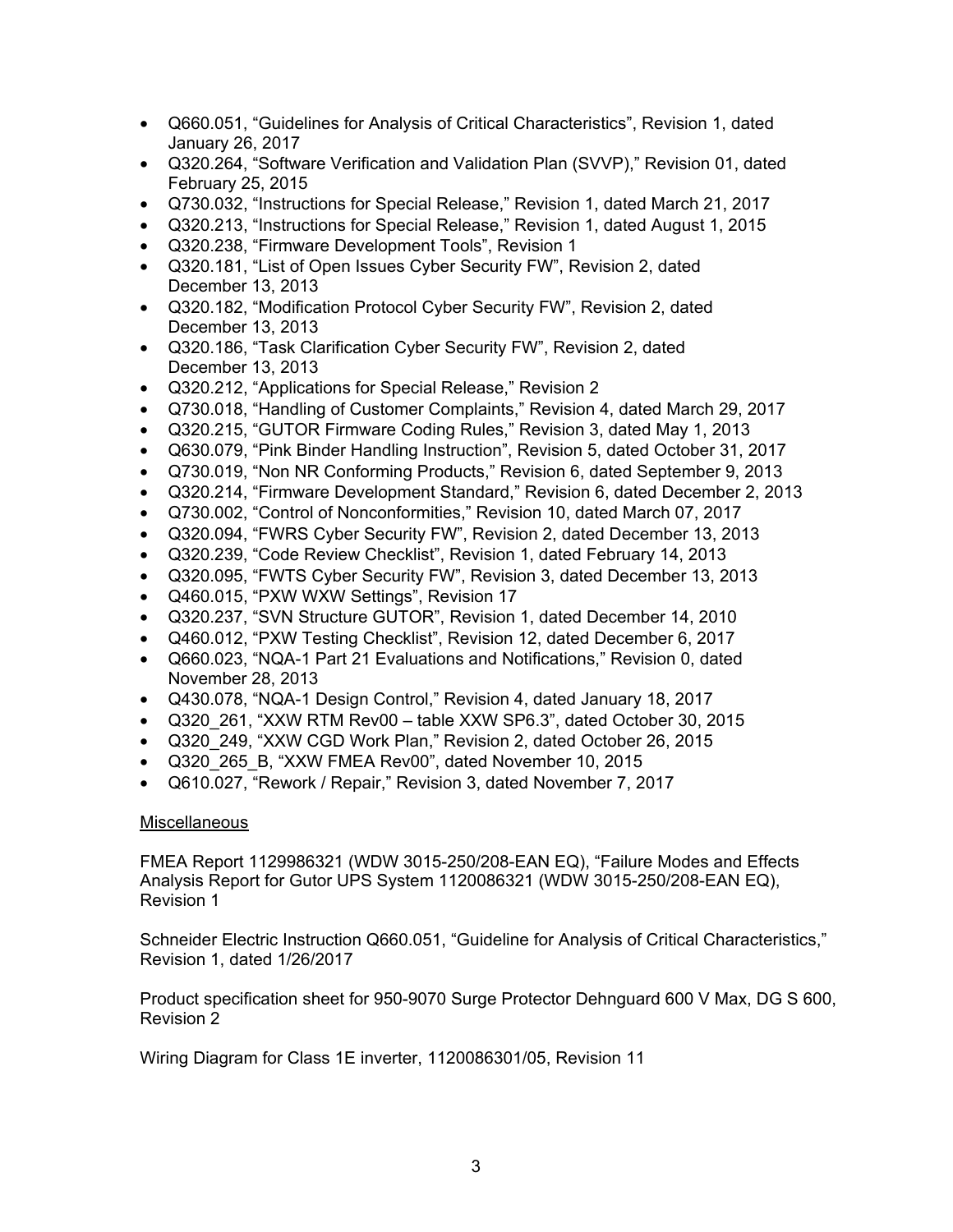Westinghouse Design Specification App-DU01-Z0-001, "Design Specifications for Class 1E Inverters, Static Transfer and Manual Bypass Switches for IDS system," Revision 7, dated January 4, 2016

Westinghouse Design Specification APP-DC01-Z0-001, "Design Specification for Class 1E 250 VDC Battery Chargers for System IDS," Revision 8, dated August 30, 2016

Test Procedure 1120086101/38GB, "Test Procedure for 1E Rectifier," Revision 4

Test Doc No 4A-1120086301/39GB, "Test Report DU system type WDW 3015-250/208 EAN 15KVA," Revision 2

Westinghouse APP-GW-E0-004, "AP1000 Electronic System Security Controls," Revision 4, dated May 24, 2012

International Electrotechnical Commission Standard, IEC 60880, "Nuclear Power Plants – Instrumentation and Control Systems Important to Safety – Software Aspects for Computer-based Systems Performing Category A Functions," 2nd Edition, dated 2006

International Electrotechnical Commission Standard, IEC standard 62040-3, "Uninterruptible Power System (UPS) – Part 3: Method of Specifying Performance and Test Requirements," 2nd Edition, dated March 2011

Report 290, "UPS Dedication Project Critical Digital Review," Revision 1, dated June 1, 2010

"FWTR Cyber Security FW", Revision 3, dated December 13, 2013

SP6.3, "Firmware Summary Controller XXW," Revision 01, dated December 15, 2014

4A-1120086301/23, "Technical Data – WDW 3015-250/208-EAN," Revision 1

4A-1120086301/39GB, "Test Report EQ-UNIT (DU)," Revision 3, dated April 10, 2018

#### Corrective Action Requests

44463 dated March 15, 2016 44872 dated April 28, 2016 45763 dated July 18, 2016 36582 dated December 16, 2014 43121 dated November 5, 2015 29423 dated January 13, 2014 56569 dated February 26, 2018 28175 dated October 1, 2013 31523 dated June 12, 2014 44463, dated June 14 2016 44872, dated April 28, 2016 58875, dated June 20, 2018 58914, dated June 20, 2018 58947, dated June 20, 2018